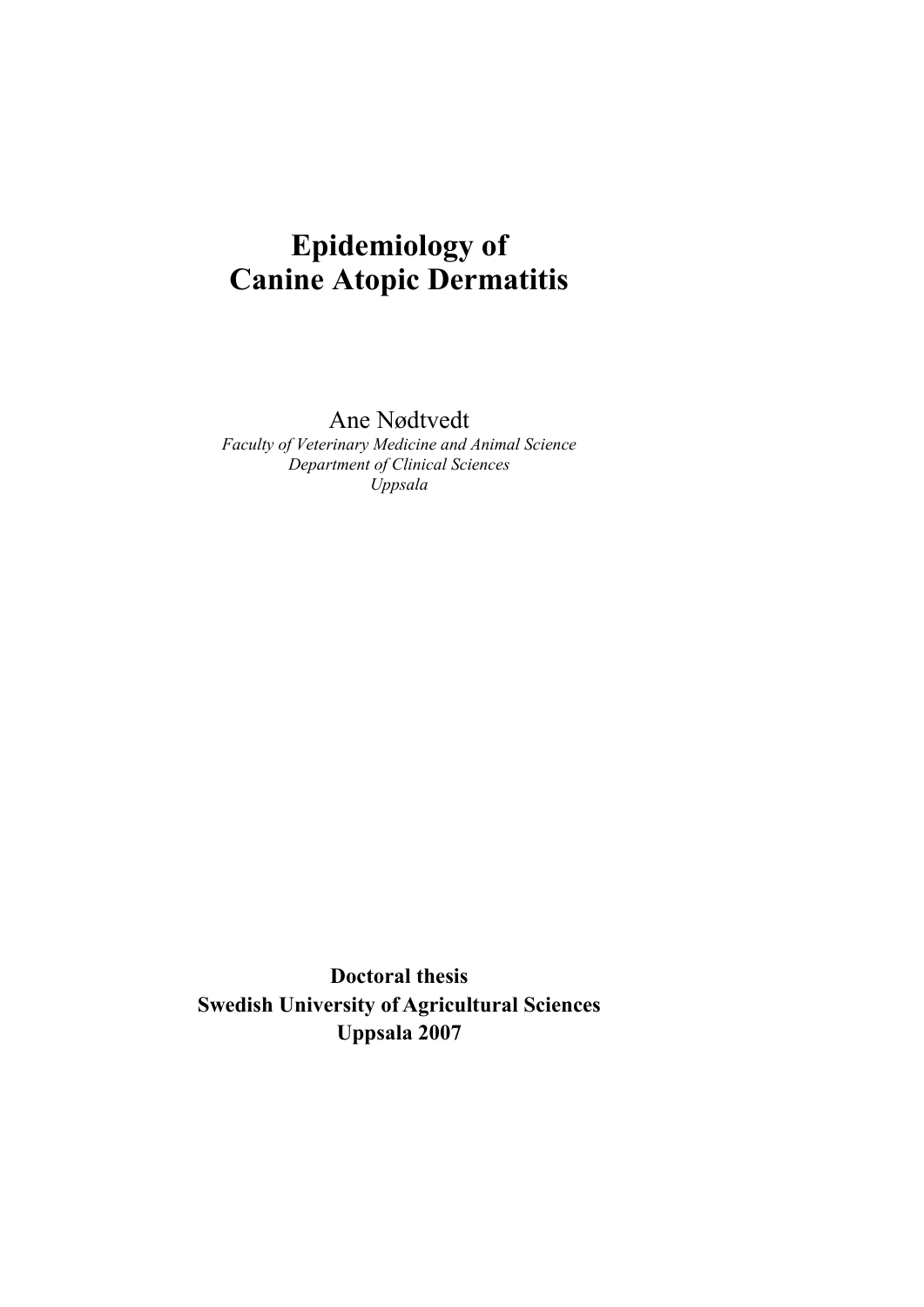**Acta Universitatis Agriculturae Sueciae**  2007: 47

ISSN 1652-6880 ISBN 978-91-576-7346-6 © 2007 Ane Nødtvedt, Uppsala Tryck: SLU Service/Repro, Uppsala 2007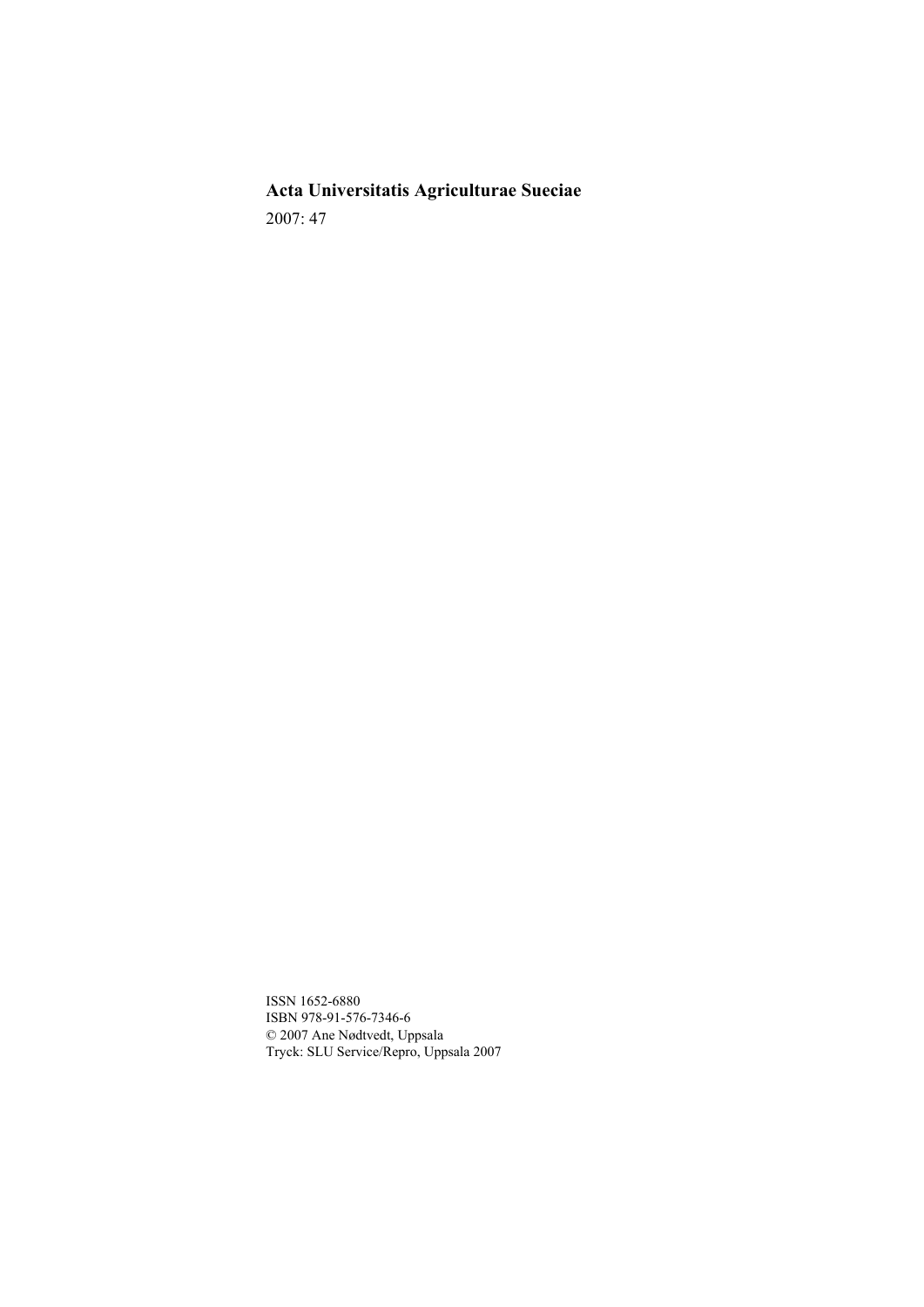### **Abstract**

Nødtvedt A. 2007. Epidemiology of canine atopic dermatitis. Doctoral thesis. ISSN 1652-6880, ISBN 978-91-576-7346-6

Canine atopic dermatitis (CAD) is a chronic, allergic skin disease associated with IgEmediated reactions to environmental allergens. Atopic dermatitis/eczema in humans shares many similarities with CAD and is an increasing problem in industrialized countries. This increase has been attributed to lifestyle and environment factors. The current knowledge about the epidemiology of CAD is limited. The aim of this thesis was therefore to investigate the incidence of and potential risk factors for the development of CAD.

Three of the included studies involve the use of a large animal-insurance database. The database includes information about a large number of healthy and diseased individuals over time, but it was not collected for research purposes and data-quality issues needed to be addressed. A validation of the diagnosis CAD in the insurance database showed that although the vast majority of the recorded cases could be considered allergic, the important differential diagnosis cutaneous adverse food reactions had not been ruled out for many patients. The overall incidence rate of CAD was 1.7 cases per 1000 dog years at risk. Several factors were found to be associated with an increased risk of CAD in the insured population; living in an urban area or in the south of Sweden, being born in the autumn and belonging to a high-risk breed. Furthermore, a spatial analysis showed that the incidence of CAD increased by increasing human population density and increasing annual rainfall, and was decreased in the north of Sweden and if there was no veterinary dermatologist present in the county. Finally, a case-control study was performed where 12 veterinarians collected CAD cases from the three identified high-risk breeds; boxer, bullterrier and West Highland white terrier. The main finding was that feeding a diet containing home-made/ noncommercial ingredients to the bitch during lactation protected her offspring from developing CAD.

In conclusion, a strong breed predisposition for CAD was seen. Evidence of an increased incidence of CAD in densely populated areas exists but might be biased by the locations of veterinary dermatologists. The potential of using diet for primary prevention of CAD is interesting but randomized controlled clinical trials are required to support this finding.

*Keywords*: canine atopic dermatitis, incidence, risk factors, validation, insurance database, spatial analysis, case-control study

Author's address: Ane Nødtvedt, Department of clinical sciences, SLU, S-75007 Uppsala, Sweden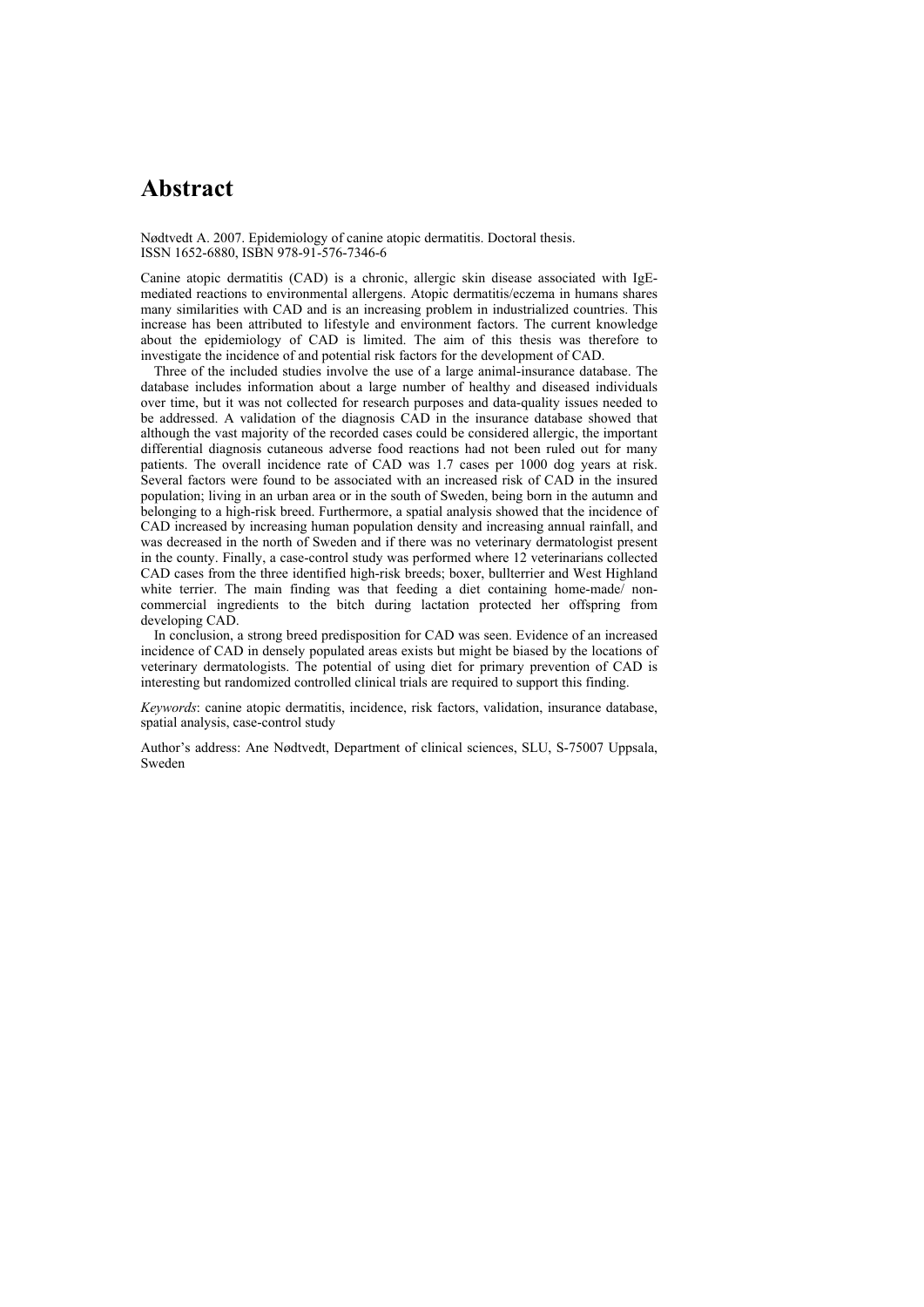*Prurio ergo sum*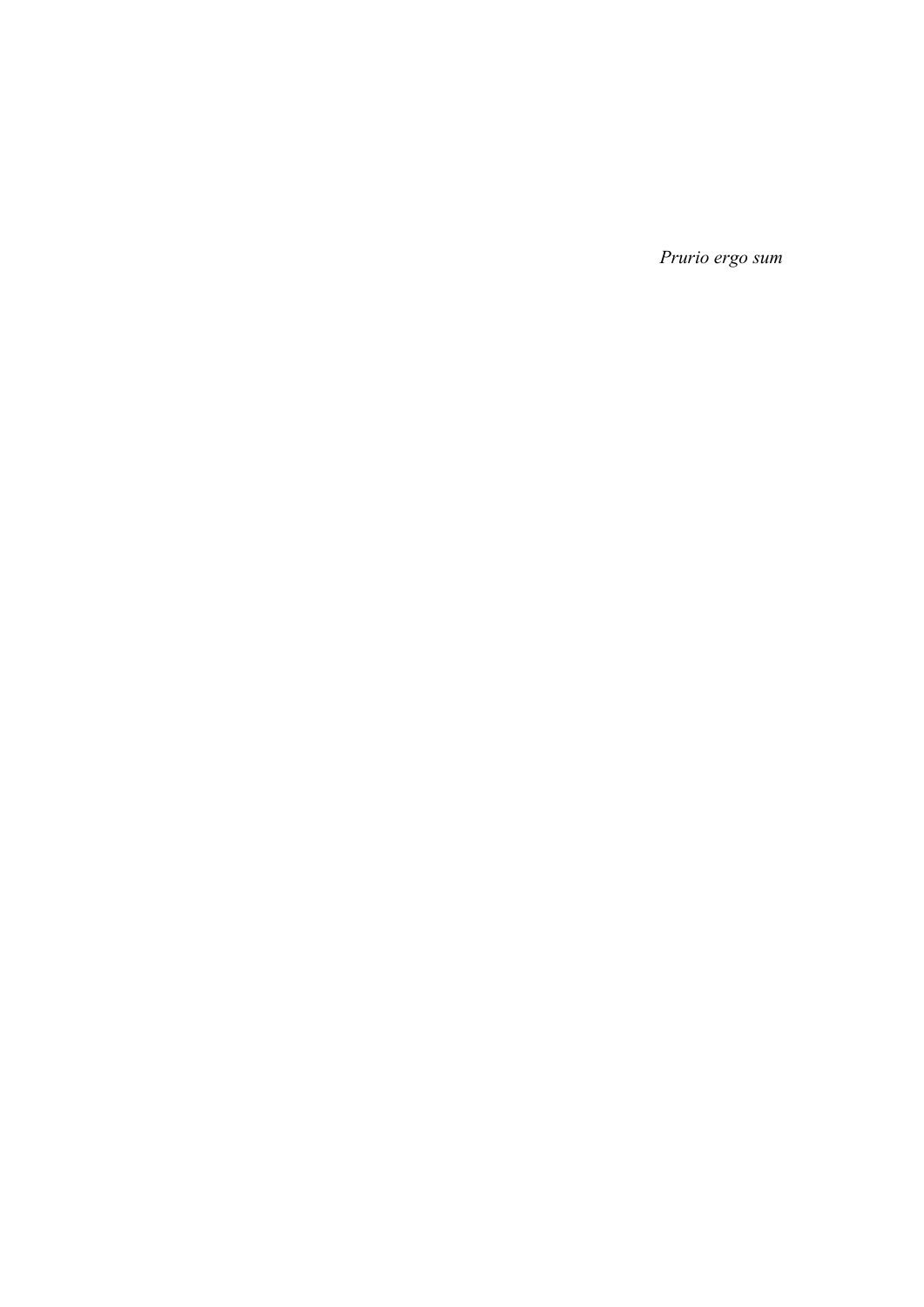# **Contents**

| <b>Background</b>                                     | 9  |
|-------------------------------------------------------|----|
| Canine atopic dermatitis                              | 9  |
| Clinical manifestations                               |    |
| Diagnosis                                             |    |
| Occurrence                                            |    |
| Pre-disposing factors                                 |    |
| Prevention                                            |    |
| Clinical relevance                                    |    |
| Atopic dermatitis in humans                           | 12 |
| Pre-disposing factors                                 |    |
| Immunology and "The hygiene hypothesis"               |    |
| Comparison between canine and human atopic dermatitis | 14 |
| Estimating disease frequency in companion animals     | 15 |
| Measures of disease frequency                         |    |
| Sources of population data for companion animals      |    |
| <b>Aims</b>                                           | 18 |
| <b>Methodological considerations</b>                  | 19 |
| Study populations                                     | 19 |
| Insured population                                    |    |
| Case-control population                               |    |
| Validation of the diagnosis CAD among insured dogs    | 20 |
| Incidence rate calculation                            | 21 |
| Risk factor analyses                                  | 21 |
| Cox regression with a random error term               |    |
| Spatial analysis                                      |    |
| Logistic regression with random effects               |    |
|                                                       |    |
| <b>Results and discussion</b>                         | 22 |
| The importance of eliminating adverse food reactions  | 22 |
| CAD incidence varies by breed                         | 23 |
| Spatial patterns in the distribution of CAD cases     | 24 |
| Early diet and its effect on CAD occurrence           | 27 |
| Other pre-disposing factors                           | 28 |
| <b>Conclusions</b>                                    | 29 |
| <b>Implications for future research</b>               | 30 |
| <b>References</b>                                     | 31 |
| Acknowledgements                                      | 36 |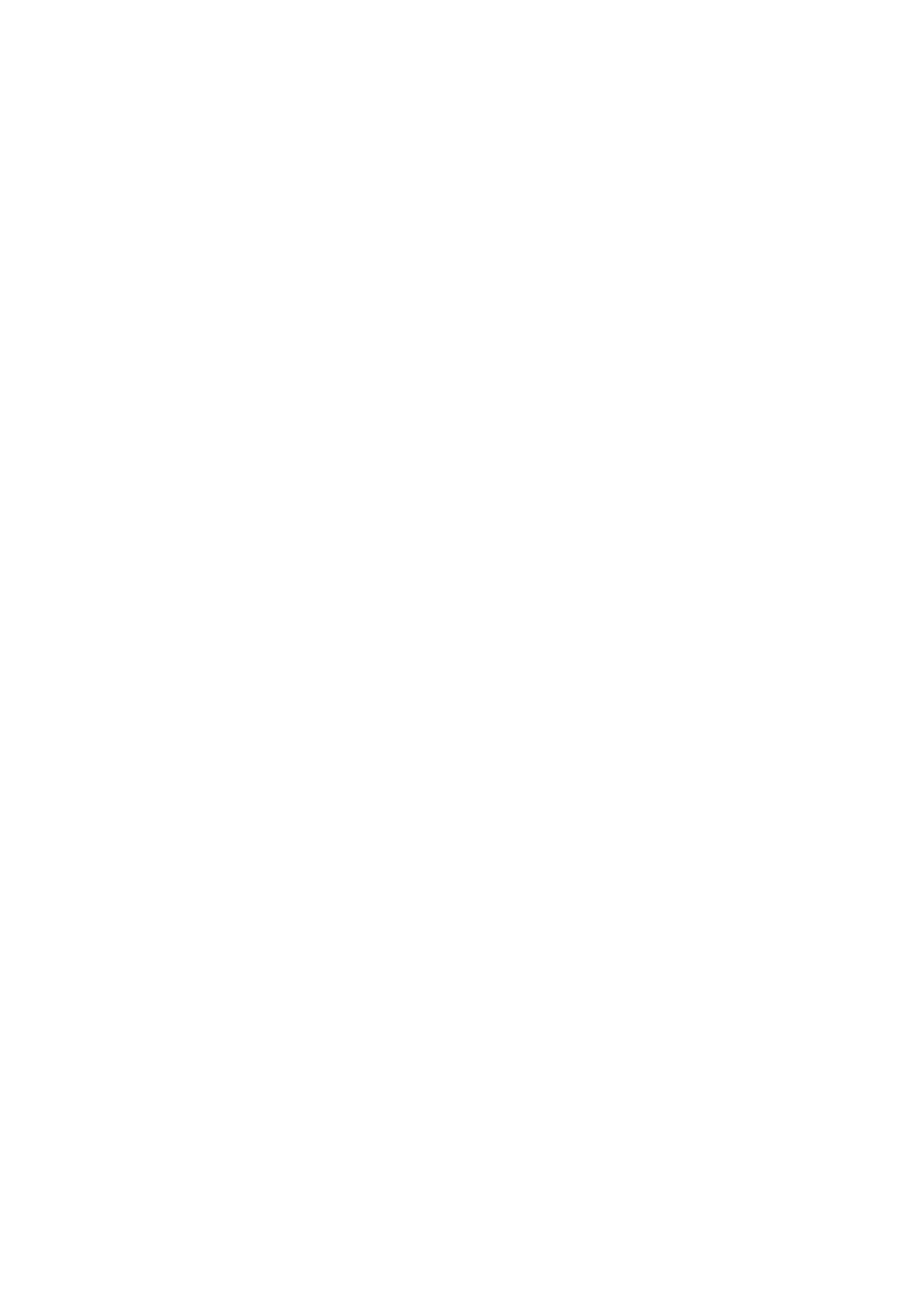# **Appendix**

The thesis is based on the following papers which will be referred to in the text by Roman numerals:

I. Nødtvedt A, Bergvall K, Emanuelson U, Egenvall A. (2006). Canine atopic dermatitis: validation of recorded diagnosis against practice records in 335 insured Swedish dogs. *Acta Veterinaria Scandinavica* 48 (8). (Available online at: <http://www.actavetscand.com/content/48/1/8>)

II. Nødtvedt A, Egenvall A, Bergvall K, Hedhammar Å. (2006). Incidence of and risk factors for atopic dermatitis in a Swedish population of insured dogs. *Veterinary Record* 159, 241 - 246.

III. Nødtvedt A, Guitian J, Egenvall A, Emanuelson U, Pfeiffer DU. (2007). The spatial distribution of atopic dermatitis cases in a population of insured Swedish dogs. *Preventive Veterinary Medicine* 78, 210 - 222.

IV. Nødtvedt A, Bergvall K, Sallander M, Egenvall A, Emanuelson U, Hedhammar Å. A case-control study of risk factors for canine atopic dermatitis among boxers, bullterriers and West Highland white terriers in Sweden. (*Submitted manuscript.*)

Papers II and III are reproduced by kind permission of the journals concerned.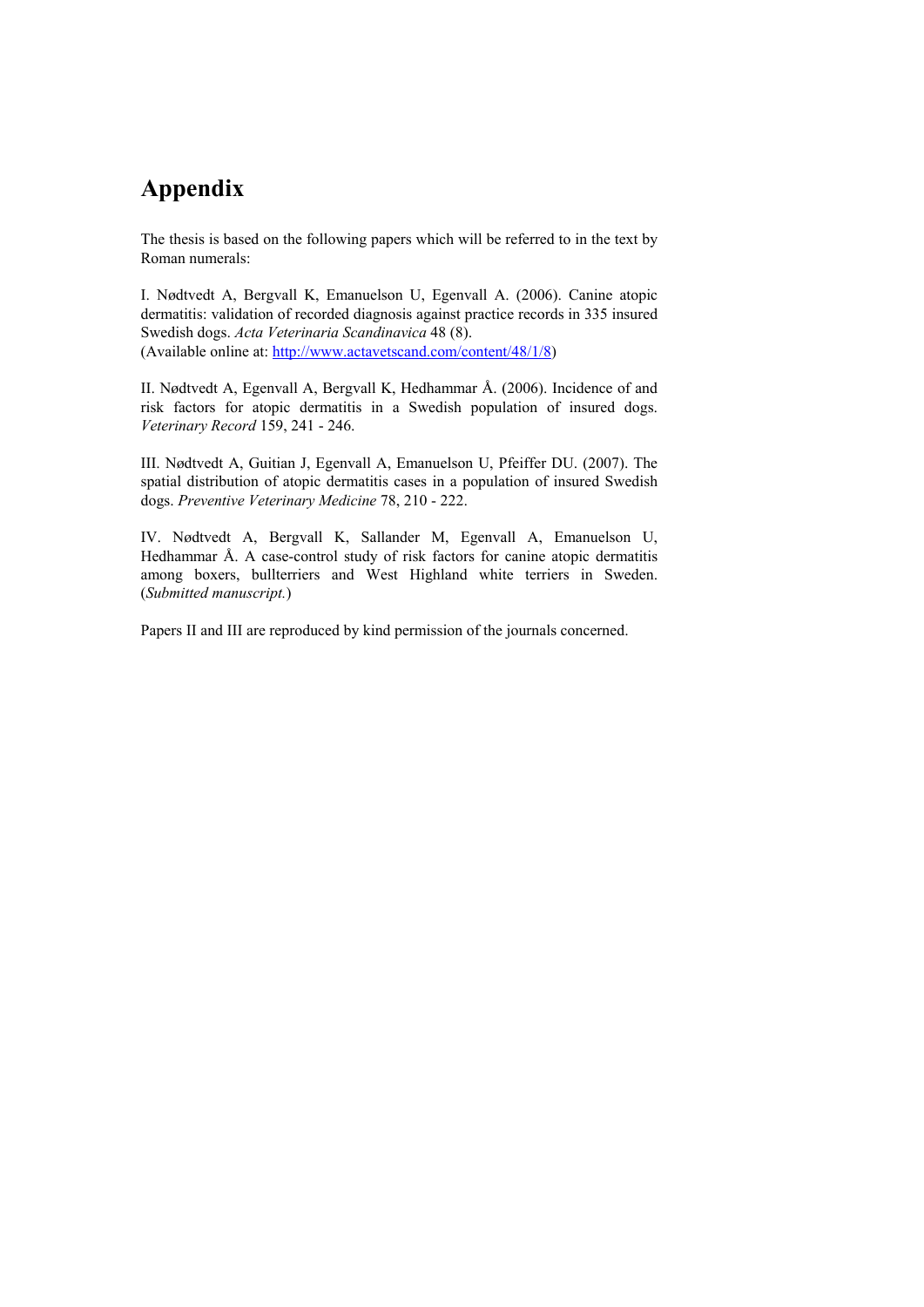# **Abbreviations**

| AD            | Atopic dermatitis                |
|---------------|----------------------------------|
| <b>CAD</b>    | Canine atopic dermatitis         |
| <b>CAFR</b>   | Cutaneous adverse food reactions |
| СI            | Confidence interval              |
| EB            | <b>Empirical Bayes</b>           |
| <b>DYAR</b>   | Dog years at risk                |
| <b>HDM</b>    | House dust mite                  |
| <b>HPD</b>    | Human population density         |
| IR            | Incidence rate                   |
| <b>PAF</b>    | Population attributable fraction |
| <b>PCA</b>    | Postal code area                 |
| $T_H1$        | Type 1 helper T cells            |
| $T_{\rm H}$ 2 | Type 2 helper T cells            |
| <b>WHWT</b>   | West Highland white terrier      |
|               |                                  |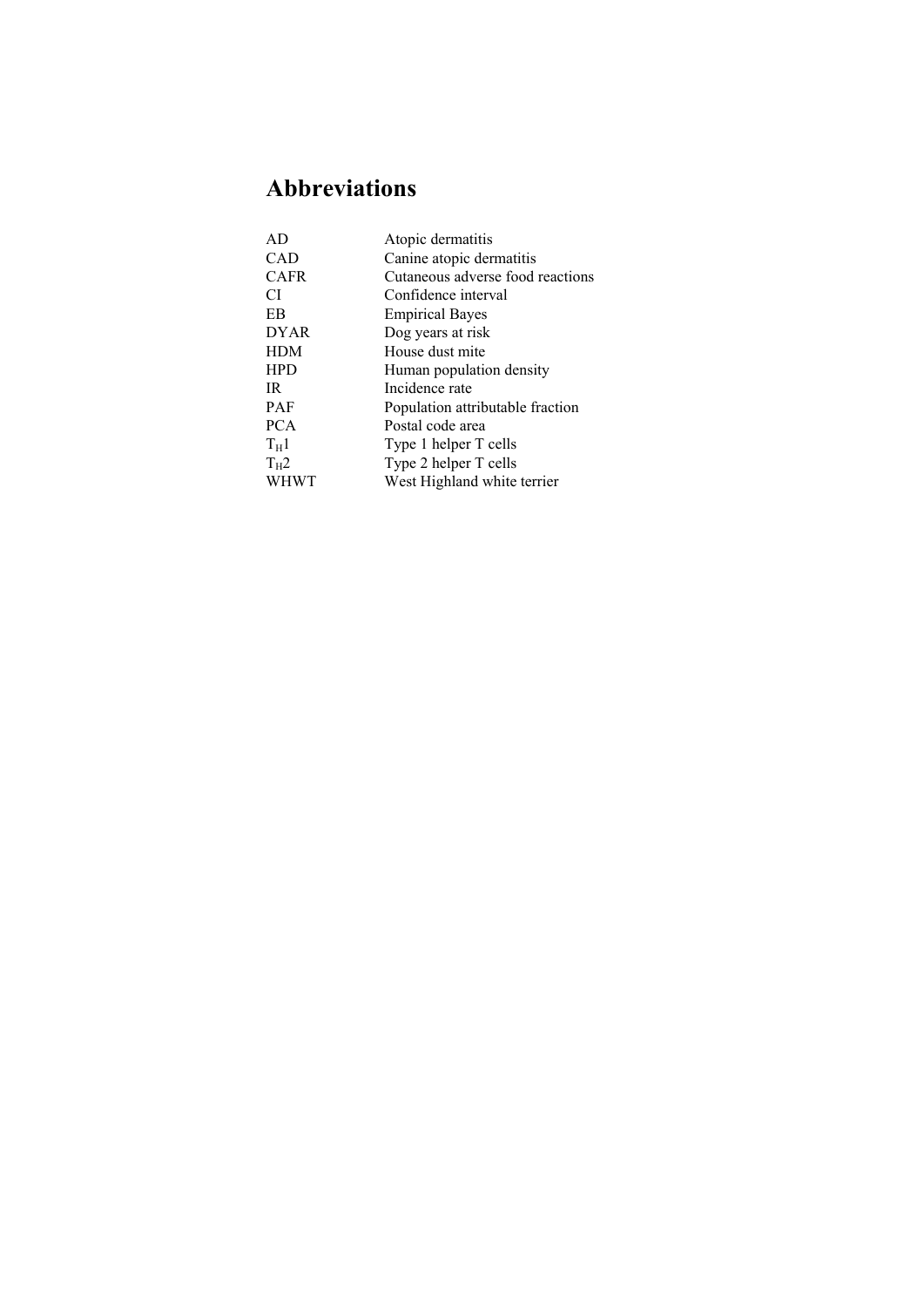## **Background**

### **Canine atopic dermatitis**

Canine atopic dermatitis (CAD) has been defined as "a genetically-predisposed inflammatory and pruritic allergic skin disease with characteristic clinical features (…) associated most commonly with IgE antibodies to environmental allergens" (Olivry et al*.*, 2001). In Sweden, as well as in many other European countries, the most frequently reported allergen reactions among dogs with CAD are towards house dust mites (HDM) (Öhlén, 1992; Saridomichelakis et al., 1999). Other groups of allergens in CAD-positive dogs include epithelia, pollens, moulds, dusts and feathers.

Atopic dermatitis was first reported in a dog 65 years ago, and received increasing attention in the later half of the  $20<sup>th</sup>$  century (Griffin & DeBoer, 2001). Despite of this continuing interest, many issues remain unresolved regarding the clinical manifestations, diagnosis, occurrence and pre-disposing factors for CAD.

### *Clinical manifestations*

Pruritus is the main clinical manifestation of CAD, and it typically affects the face, ears, paws, extremities, axillae and/or ventrum (Griffin & DeBoer, 2001). The extent of primary lesions involved in CAD is somewhat unclear, although the presence of erythema appears to be generally accepted (Hillier & Olivry, 2004). Marsella et al. (2006) report that high-IgE responder beagles which had been epicutaneously sensitized to HDM developed papular eruptions in addition to pruritus and erythema following environmental allergen challenge. The severity of the lesions was dose-dependent and reportedly mimicked those in privately owned patients with CAD, and this was taken as an indication that these were primary lesions (Marsella et al., 2006). Reported secondary lesions of CAD include selfinduced effects of licking and scratching such as salivary staining, excoriations and alopecia. Scaling, hyperpigmentation and dry lustreless hair-coat are other common findings. Furthermore, otitis externa and secondary bacterial infections are typical features of CAD patients and conjunctivitis has also been described in many cases. The typical time of onset for CAD is between six months and three years of age, and most affected dogs will eventually develop non-seasonal clinical signs even though the disease episodes can be seasonal initially (Griffin  $\&$ DeBoer, 2001).

### *Diagnosis*

No definitive diagnostic test exists for CAD and the diagnosis is instead based upon the typical clinical presentation after exclusion of relevant differential diagnoses. A list of minor and major criteria for the diagnosis was proposed in the 1980s, inspired by similar lists used for the diagnosis of human atopic dermatitis (Willemse, 1986). The criteria proposed by Willemse (1986) have been widely used by veterinary dermatologists when diagnosing CAD, but have not been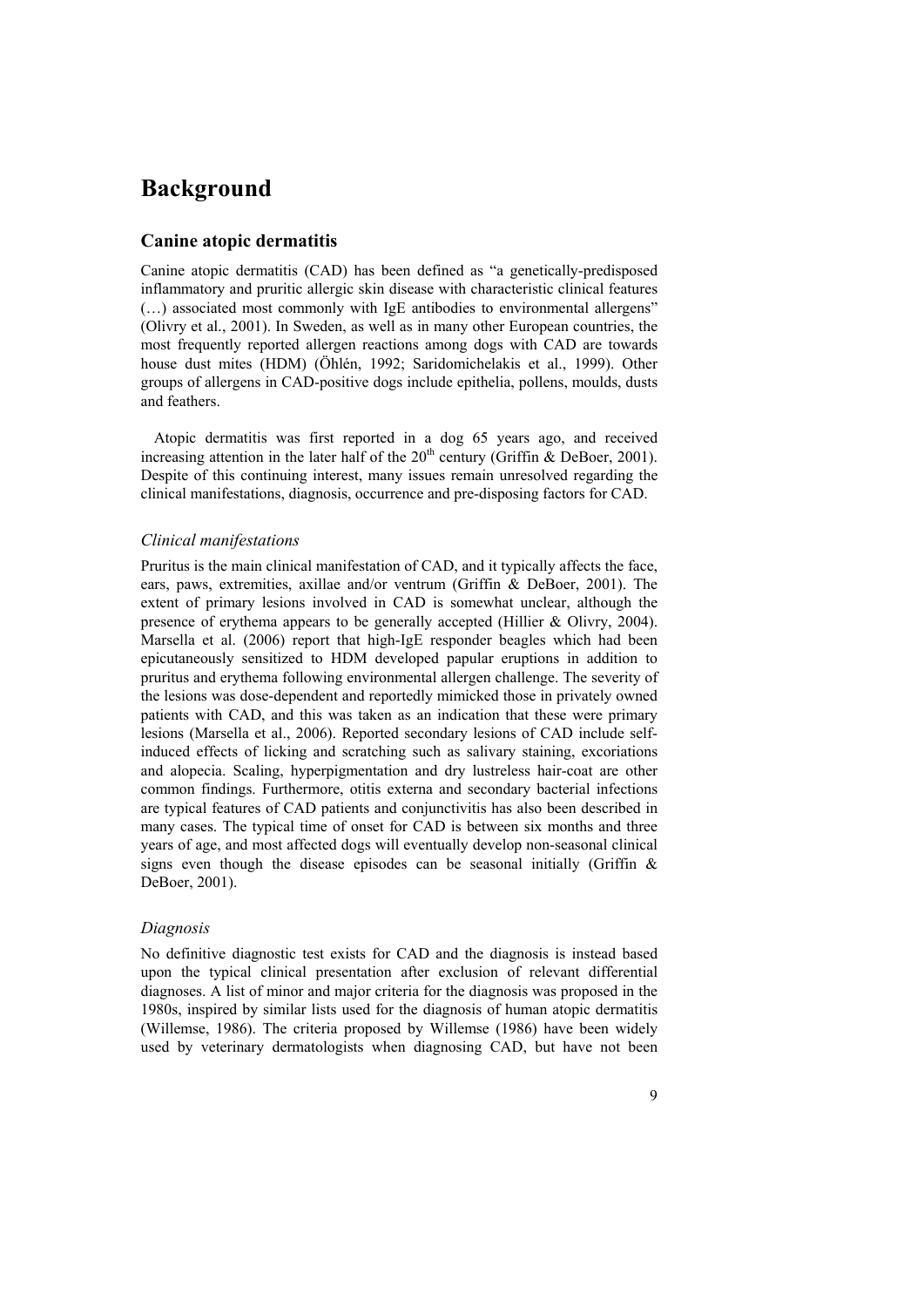formally evaluated in terms of sensitivity and specificity. It has been argued that neither these nor any other proposed checklists of clinical criteria are perfect, and that the only way of confirming a state of hypersensitivity is by provocative testing using offending allergens in affected patients (DeBoer & Hillier, 2001a). This is not feasible in a clinical setting, but it should be kept in mind that the diagnosis CAD needs to be based on careful evaluation of the patient and elimination of other causes of pruritus and not on a single feature or test.

An important point regarding the disease is that dogs can react to ingested food with clinical signs that are indistinguishable from those of CAD. Many dogs that react to food with pruritus and inflammation of the skin do not have IgE-mediated hypersensitivity towards ingested proteins, and the disease complex is termed cutaneous adverse food reactions (CAFR) due to an uncertainty regarding pathogenesis (Hillier & Griffin, 2001a). The diagnosis of CAFR is ruled out by performing a hypoallergenic diet trial followed by rechallenge, which needs to be done before a diagnosis of CAD can be established (Griffin & DeBoer, 2001). The exact relationship between CAD and CAFR is unclear, but several studies report that a fraction of dogs with CAD (3 – 13%) have concurrent CAFR (Hillier  $\&$ Olivry, 2004).

Once the diagnosis of CAD has been established it is often of interest to determine which specific allergens a patient reacts towards. This is done by either serum-based (DeBoer & Hillier, 2001b) or intradermal allergy tests (Hillier & DeBoer, 2001). The aim of the allergen identification testing is to select allergens for immunotherapy or allergen avoidance, and it has been repeatedly emphasized that these tests are not useful for the initial clinical diagnosis of CAD because even clinically healthy animals can display positive reactions (DeBoer & Hillier, 2001a). More recently, Hillier and Olivry (2004) suggested that the diagnosis of CAD should be based on the following criteria:

- 1. Clinical features: pruritus and skin lesions affecting any of the following body sites: face, ears, ventral trunk (especially axillae and groin) and/or distal limbs.
- 2. Elimination of differential diagnoses: flea allergy dermatitis, CAFR, sarcoptic acariasis, other pruritic mite infestations, Staphylococcal dermatitis and Malassezia dermatitis.
- 3. Supplementation of allergy tests: positive reactions on intradermal testing or with IgE specific serology should be an aid in clinical management of cases, but not form the basis of the diagnosis.

These criteria might be more practical from a clinical perspective than the criteria proposed by Willemse (1986), but also lack documentation in terms of sensitivity, specificity and predictive ability.

#### *Occurrence*

The incidence and prevalence of CAD are both unknown. A prevalence of about 3 to 15% of the general population has been suggested, but these estimates are not based on reliable epidemiological data (Hillier & Griffin, 2001b). Some studies have related the number of CAD cases to all dermatology complaints in various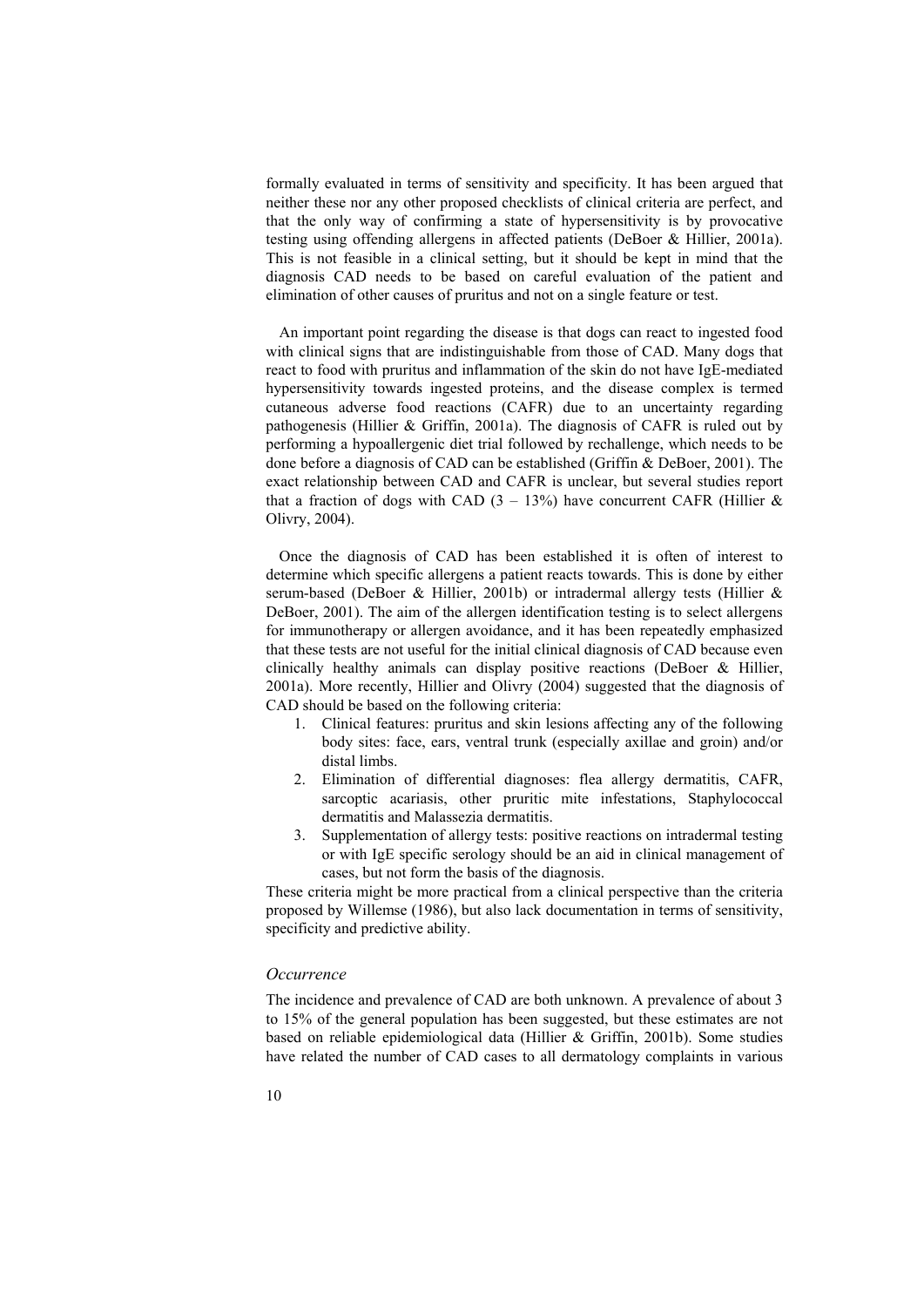kinds of veterinary practice, as this will give a general impression of how common the problem is. Hillier and Griffin (2001b) reviewed the literature and found that between 3.3% and 30% of all cases with skin disease were reported to have CAD, depending on the type of practice studied. Not surprisingly, the proportion of CAD positive dogs tended to be higher in dermatology referral clinics than in general practice.

Estimating the incidence and prevalence of CAD is complicated by the fact that mild cases of disease are likely to be treated symptomatically, without the owner (or veterinarian) being aware of the underlying disease. The same problem of misclassification might apply to patients with recurrent otitis externa or bacterial dermatitis as the main presenting complaint. Finally, the lack of uniformly defined diagnostic criteria for CAD makes reliable and reproducable studies of the disease difficult to perform (Hillier & Olivry, 2004).

### *Pre-disposing factors*

Gender predilections for CAD have been reported for both males and females, and whether a difference in disposition between genders exist remains unresolved (Griffin & DeBoer, 2001).

It is generally accepted that there is a genetic predisposition to CAD, because the disease is seen more commonly within certain breeds (Sousa & Marsella, 2001). The reported high-risk breeds vary between study populations and geographical regions. This might reflect genetic differences between regional dog populations but might also be an artefact because many studies do not take the distribution of breeds in the underlying population at risk into account. Sousa and Marsella (2001) compared reported high-risk breeds from ten different studies, and both the West Highland white terrier (WHWT) and boxer were reported to be at increased risk in several studies as were, among others, Labrador and golden retrievers.

In a British study, the heritability of CAD was estimated to be 0.47 in 32 litters of (mainly) Labrador and golden retrievers, suggesting that the genetic background contributed around 50% of the variability of disease occurrence (Shaw et al., 2004). It should be noted that these dogs were all from the "Guide dogs for the blind association", and hence subject to fairly consistent management practices during their first two years of life. In a study of 33 litters of privately owned WHWTs, no clear pattern of heritability was detected but a tendency of CAD positive puppies to cluster within litters was observed (DeBoer & Hill, 1999). Even though genetic predisposition seems to be an important underlying feature for CAD, allergen exposure in combination with multiple flare factors is needed for clinical signs to develop (Hillier & Olivry, 2004). Because not all predisposed individuals develop CAD, the influence of environmental factors in the natural history of the disease cannot be ignored.

A threshold effect for clinical signs has been observed in affected cases of CAD, where a summation of pruritic stimuli appears to be needed for signs to occur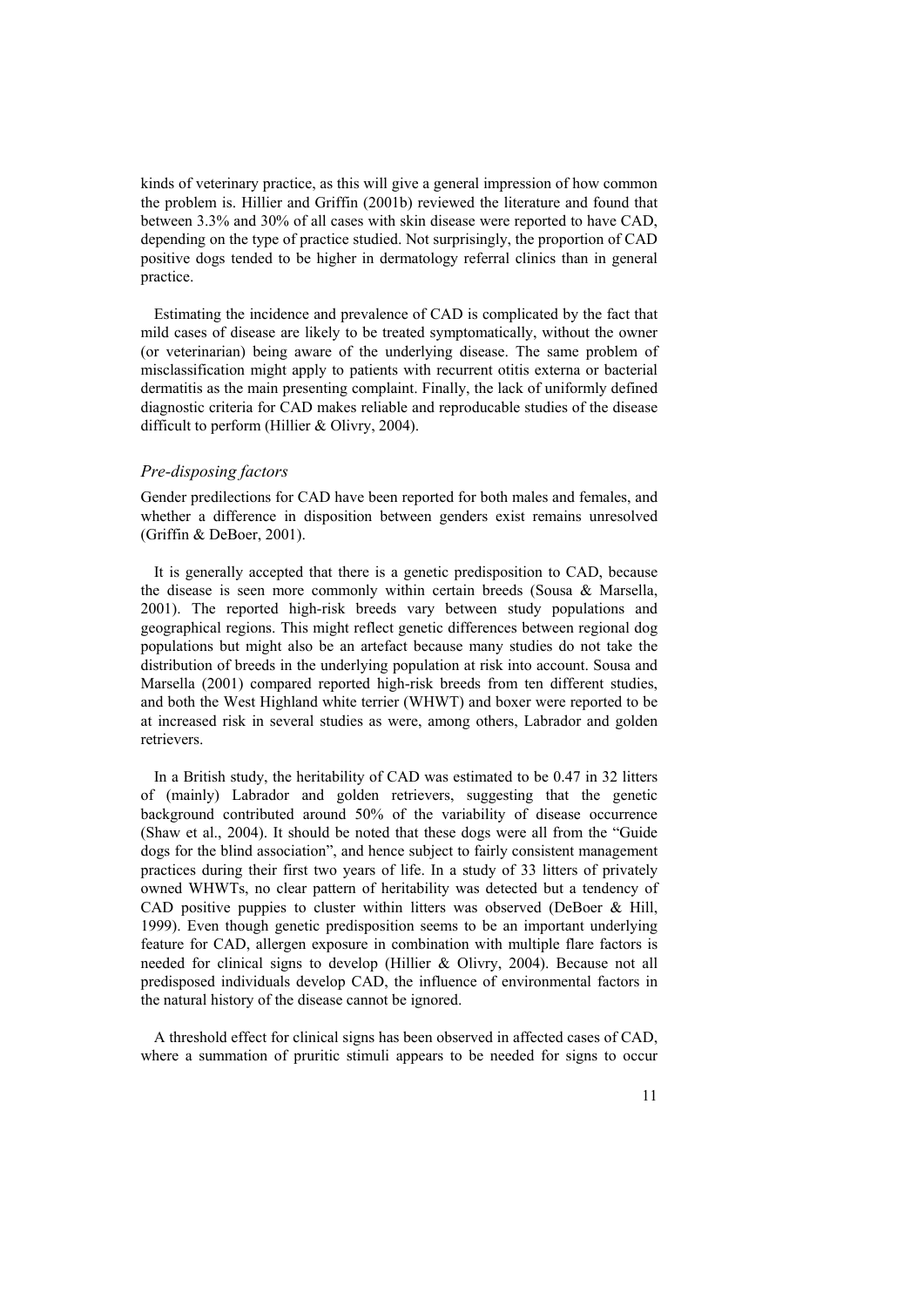(Marsella & Sousa, 2001). Hence, an individual who is sensitized towards both HDM and pollen can be asymptomatic during long periods of the year because the mites alone are not enough to trigger pruritus. During pollen season however, the threshold might be crossed and the patient displays clinical signs of CAD. Other factors that can potentially contribute to an affected dog reaching its "pruritic threshold" are concurrent CAFR, flea bite dermatitis, secondary skin infections and environmental factors such as humidity and/or temperature. Furthermore, the "pruritic threshold" will vary between individuals and could potentially be lowered by stress (Marsella & Sousa, 2001).

#### *Prevention*

If the purpose of investigating predisposing factors of CAD is to develop the means prevent disease, it is important to distinguish between primary and secondary prevention. Primary prevention aims at hindering the disease from developing in an individual and secondary at reducing clinical signs in affected patients (Arshad, 2005). A means of primary prevention in the canine population could be to avoid breeding CAD positive dogs, but this is complicated by the fact that the disease can debut after sexual maturity. If dogs at high risk of developing allergic disease could be detected through a diagnostic test at young age these individuals could be excluded from the breeding pool. Elevated chord blood levels of IgE in newborns have shown correlation to future development of allergy in humans, although the predictive value of the IgE level alone is weak (Allam et al., 2005). Regardless of CAD status, puppies have been reported to have low and adult dogs to have very high levels of plasma IgE (Ledin et al., 2006). Furthermore, no correlation between total serum IgE levels in young puppies and subsequent development of clinical signs of allergy has been detected in dogs and such testing is therefore of little diagnostic value (DeBoer & Hill, 1999). Genetic testing for early detection of atopic susceptibility is currently not available for neither canines nor humans, but could present a powerful tool for the development of prevention strategies in the future.

#### *Clinical relevance*

CAD is a chronic disease that affects an unknown number of dogs. It will cause variable degrees of discomfort in affected individuals, who are also prone to other dermatological problems such as secondary skin infections and otitis externa. Understanding the epidemiology of CAD, including disease frequency and major risk factors, is important to veterinarians striving for better clinical management of affected cases as well as for owners and breeders aiming at prevention of the disease.

### **Atopic dermatitis in humans**

In the human literature, atopy has been defined as a genetic propensity to produce IgE antibodies after exposure to allergen, and allergy as clinical manifestations of immunologically mediated reactions to foreign substances (Arshad, 2005). Some of the clinical manifestations of allergy are asthma, allergic rhinitis, food allergies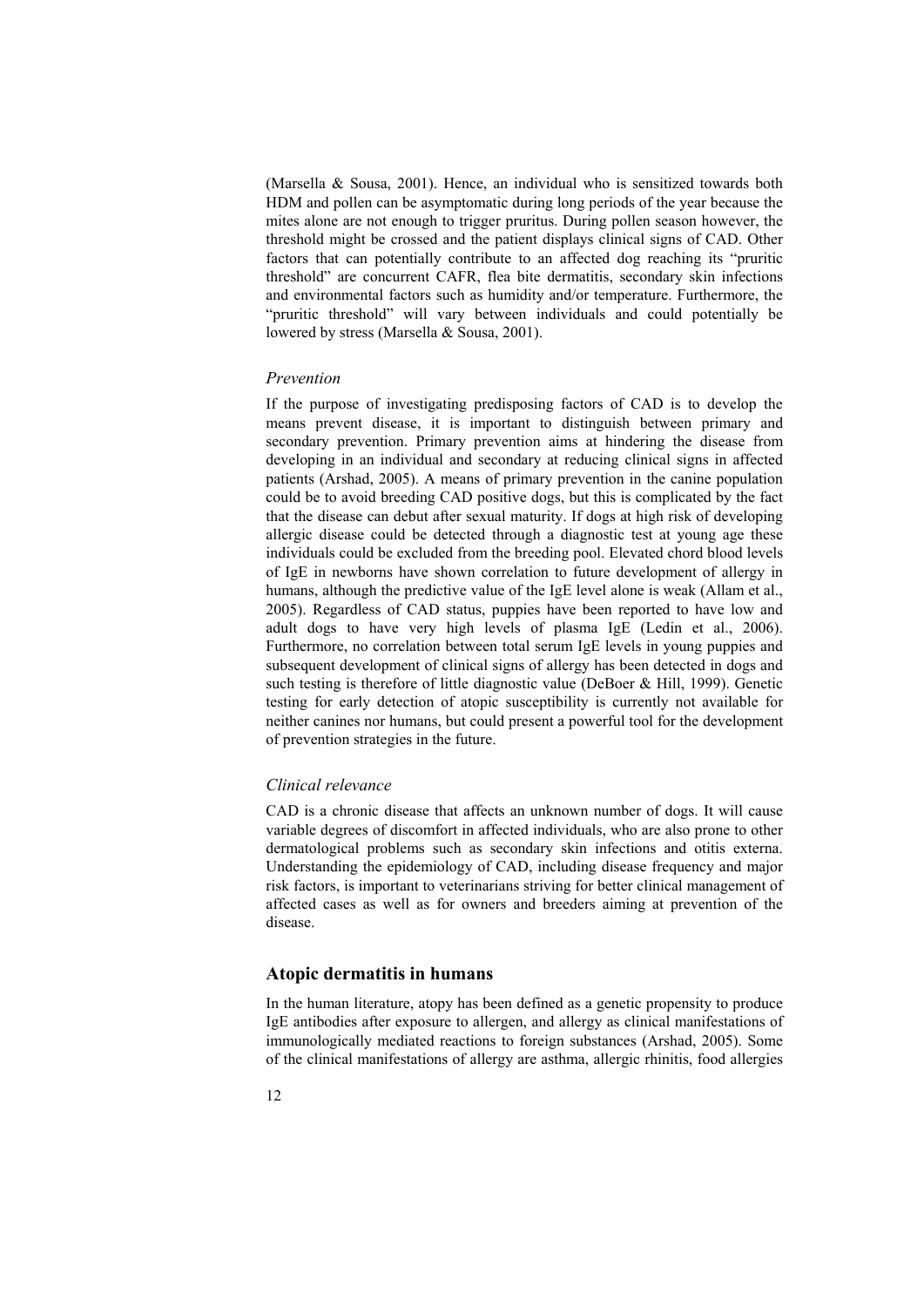and atopic dermatitis/eczema. Atopic patients tend to develop a spectrum of these manifestations through time. Typically, affected infants will display eczematous skin and gastrointestinal symptoms followed by asthma and rhinitis to inhalant allergens later in life. This time-dependent development has been termed "the atopic march" (Johansson et al., 2001).

### *Pre-disposing factors*

There has been a considerable increase in the prevalence of AD among children in industrialized countries over the past few decades (Leung  $&$  Bieber, 2003). Due to the high prevalence, the disease is a substantial public health problem in addition to its negative effects in affected families. Williams (2000) reviewed the epidemiology of AD and found the disease to be slightly more common in female children. Furthermore, a higher prevalence of AD has been seen with higher socioeconomic status and smaller family size, which has been taken to suggest that a "western lifestyle" is responsible for the observed increase in prevalence. In a worldwide, cross-sectional questionnaire survey of the prevalence of AD, symptoms of the disease were found to be more common in Australasia and Northern Europe while the prevalence was lower in Eastern and Central Europe and Asia (Williams et al., 1999). Although there is a genetic background for the disease, it seems unlikely that the increasing prevalence in western, industrialized countries should be due to a shift in genetic make-up. Consequently, several authors point out that the increasing prevalence of manifestations of AD must be due to interactions between genes and the environment (Williams, 2000).

Rural living has been reported as a protective factor against the development of allergies in children in various studies (such as by Alfven et al., 2006). Factors that might contribute to a higher prevalence of allergies among children living in cities are differences in environmental exposure to air pollution, home heating and allergens or lifestyle factors such as smaller family size and lower levels of exposure to livestock than in rural areas (Naleway, 2004). A recent cross-sectional study showed that consumption of unpasteurized milk had a protective effect against the development of AD and allergic sensitization in British children living in a rural environment (Perkin & Strachan, 2006). Perkin and Strachan (2006) conclude that farm living in itself does not affect the prevalence of AD, and suggest that the protective effect of rural living seen in other studies might be mediated through consumption of unpasteurized milk. In a comparison of Swedish and Estonian children, the observation was made that the prevalence of AD was lower, while circulating IgE antibodies more common, among the latter group (Voor et al., 2005). The authors speculate that the observed difference in prevalence could be due to Estonian children having more contact with various micro-organisms in early life, and hence a different development of the immune system as compared to children in Sweden.

### *Immunology and "The hygiene hypothesis"*

The so-called "hygiene hypothesis" was proposed by Strachan (1989), and the basic principle is that microbial exposure in early life influences the immune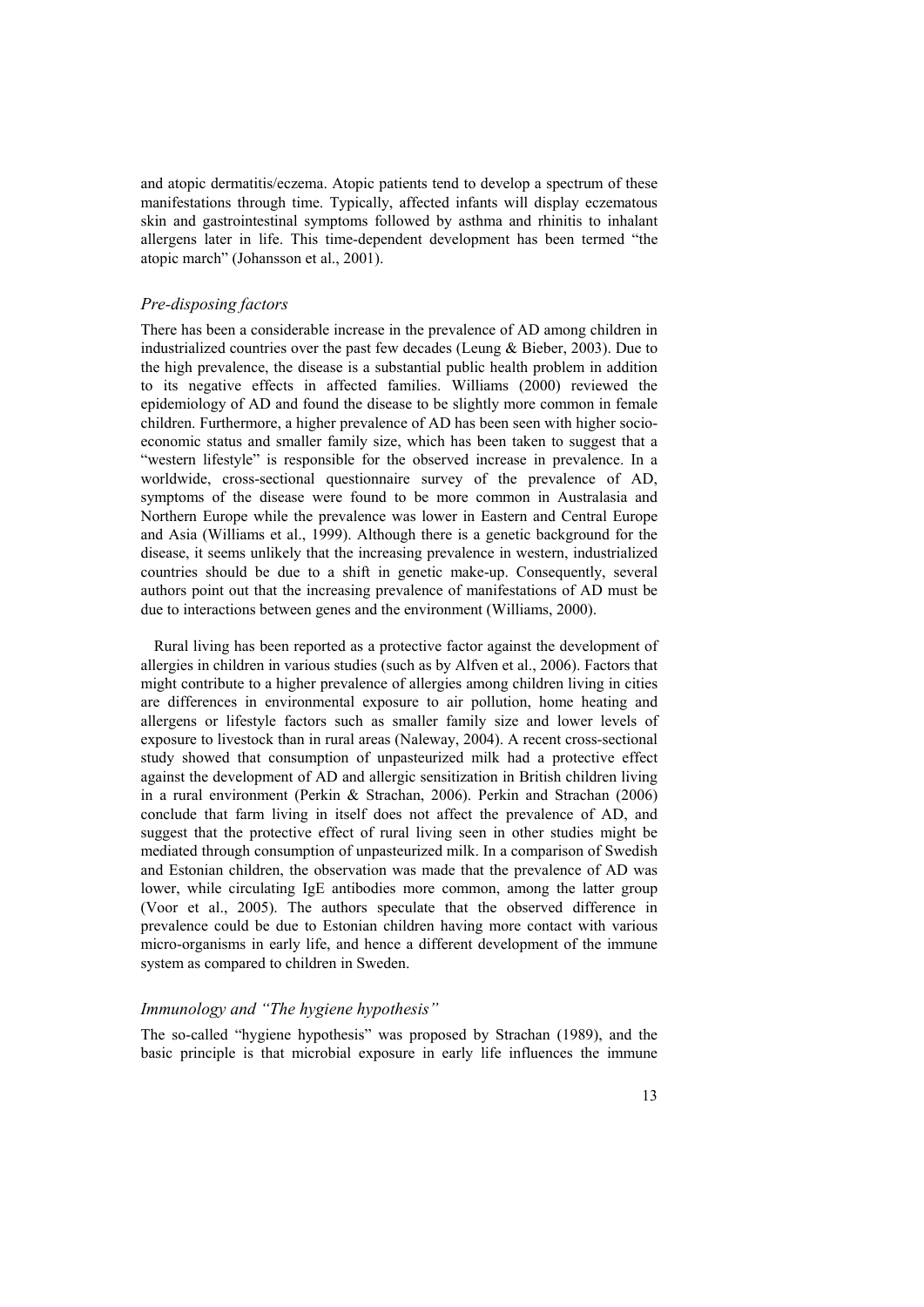system in a way that provides protection against the development of atopic reactions. The hypothesis is that the higher prevalence of allergic diseases, including AD, seen with decreasing family size could be due to fewer crossinfections from older siblings during childhood (Strachan, 1989). The rationale behind the "hygiene hypothesis" is that exposure to microbes will promote cellmediated immunity and type 1 helper T cells  $(T_H1)$ , while the humoral immunity seen in newborns and dominated by type 2 helper T cells  $(T_H2)$  is down-regulated.  $T_H1$  cells are associated with response to infection while  $T_H2$  are typically involved in allergic reactions mediated by cytokines that stimulate production of IgE and maturation of mast cells, eosinophils and basophils (Leung & Bieber, 2003). Recently, a more balanced view on the relationship between  $T_H1$  and  $T_H2$ responses in allergy has emerged, and the importance of T regulatory cells in the control of allergen-specific immune responses through the suppression of both lines has been documented (Akdis, Blaser & Akdis, 2005). In a review of the existing literature regarding AD and the hygiene hypothesis, Flohr et al. (2005) conclude that no specific pathogen appears to be linked to the "allergic"/ $T_H$ 2dominated immune-response. Rather, the authors suggest that the reported protective effects associated with early attendance at day-care, endotoxin and animal exposure are due to non-pathogenic microbial stimuli over time (Flohr, Pascoe & Williams, 2005). Alterations in gut microflora, specifically through increased colonisation with lactobacilli, is proposed as an immunomodulatory mechanism that will suppress the  $T_H2$  response through the pathway of T regulatory cells (Baker, 2006). This has given rise to new research where dietary supplementation of probiotics (=live microbial food supplements with proved beneficial effect on human health) in infancy has yielded decreased prevalence of AD (Rautava, Kalliomaki & Isolauri, 2005).

### **Comparison between canine and human atopic dermatitis**

Canine atopic dermatitis shares many similarities with the disease in humans. Pruritus is the main clinical sign in both species, combined with a familiar or hereditary predisposition and a limited extent of primary lesions (Rhodes, Kerdel & Soter, 1987). Furthermore, affected individuals from both species are susceptible to secondary skin infections and display similar histopathological features. House dust mites, in particular the species *Dermatophagoides farinae* and *D. pteronyssinus*, appear to be the most important indoor allergens in both species even though the specific peptides involved in the allergen reactions differ (Nuttall et al., 2006). CAD is a chronic disease, while an unknown proportion of human patients go into complete remission in their early teens. However, children with AD are at increased risk of developing respiratory allergies as well as skin disease later on in life (Thestrup-Pedersen, 2000). This so-called "atopic march" seen in human patients is not a documented feature of CAD. It should also be noted that two types of AD are described in the literature. The extrinsic type is associated with IgE and is most common, while the intrinsic type has no IgE mediated sensitisation (Leung & Bieber, 2003). Whether these two variants of AD differ in terms of severity, response to treatment or subsequent development of asthma is not known (Williams & Flohr, 2006). Other authors argue that non-IgE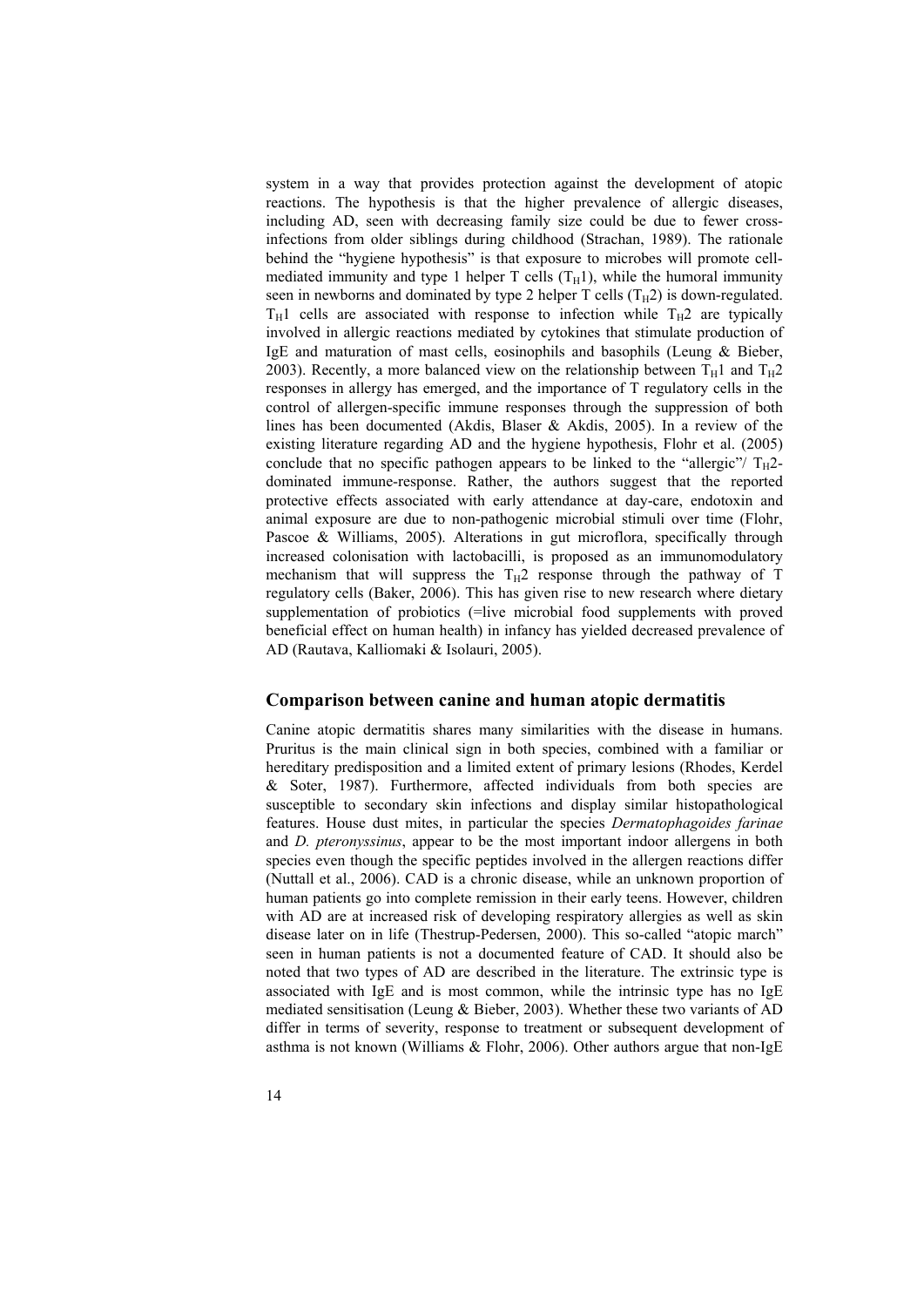mediated dermatitis should not be termed atopic in the first place, and some controversy exists regarding the nomenclature (Johansson et al., 2001). For the vast majority of patients with CAD, allergen-specific IgE can be demonstrated either by intradermal testing or by IgE serology.

Due to the many similarities, CAD can potentially serve as a spontaneous model for AD in humans and thereby increase our knowledge regarding the disease in this species (Hillier & Olivry, 2004). However, little is currently known about the epidemiology of CAD due to the problems discussed previously; few reliable studies, lack of uniform diagnostic criteria and possible misclassification bias. It is therefore of interest to perform studies aimed at determining if similarities exist between the epidemiology of atopic dermatitis among the two species. An overall aim of this thesis was to perform investigations into the incidence of and risk factors for CAD. It is further of interest to compare the findings to what is known about the epidemiology of AD in humans in order to evaluate the usefulness of this "canine model" for future comparative studies.

### **Estimating disease frequency in companion animals**

Unfortunately, a great deal of confusion regarding the terms incidence and prevalence exists in the veterinary literature. Due to limitations in study quality and availability, neither the prevalence in a general population nor the incidence of CAD is currently known (Hillier & Griffin, 2001b).

### *Measures of disease frequency*

Incidence rate (IR) measures the number of new disease cases in a population per animal-time unit at risk (Dohoo, Martin, & Stryhn, 2003a). The time units can be expressed as dog-years/months/days at risk, and because they can be selected arbitrarily the numerical value of the IR has no direct interpretation. Incidence rates are used when the aim of a study is to evaluate what factors are related to a disease. The individuals who contribute time to the denominator of an IR are referred to as the "population at risk" (Rothman & Greenland, 1998a). For a chronic disease such as CAD, an individual will no longer contribute time at risk to the denominator after the disease has been recorded because CAD can only emerge once in an animal's lifetime. The incidence risk, also known as cumulative incidence or incidence proportion, is the probability that an individual will develop a disease within a defined time period (Dohoo, Martin & Stryhn, 2003a). This measure is used when the objective of a study is to make individual predictions about disease occurrence.

Prevalence can be defined as the proportion of a population that has a disease at a specific point in time (Rothman & Greenland, 1998a). The prevalence of a disease is a function of its duration and incidence, and a disease with high incidence can have low prevalence if it is rapidly fatal. Prevalence is less useful than IR in evaluating risk factors for disease because it is affected by factors that contribute to either disease occurrence or duration (Dohoo, Martin, & Stryhn,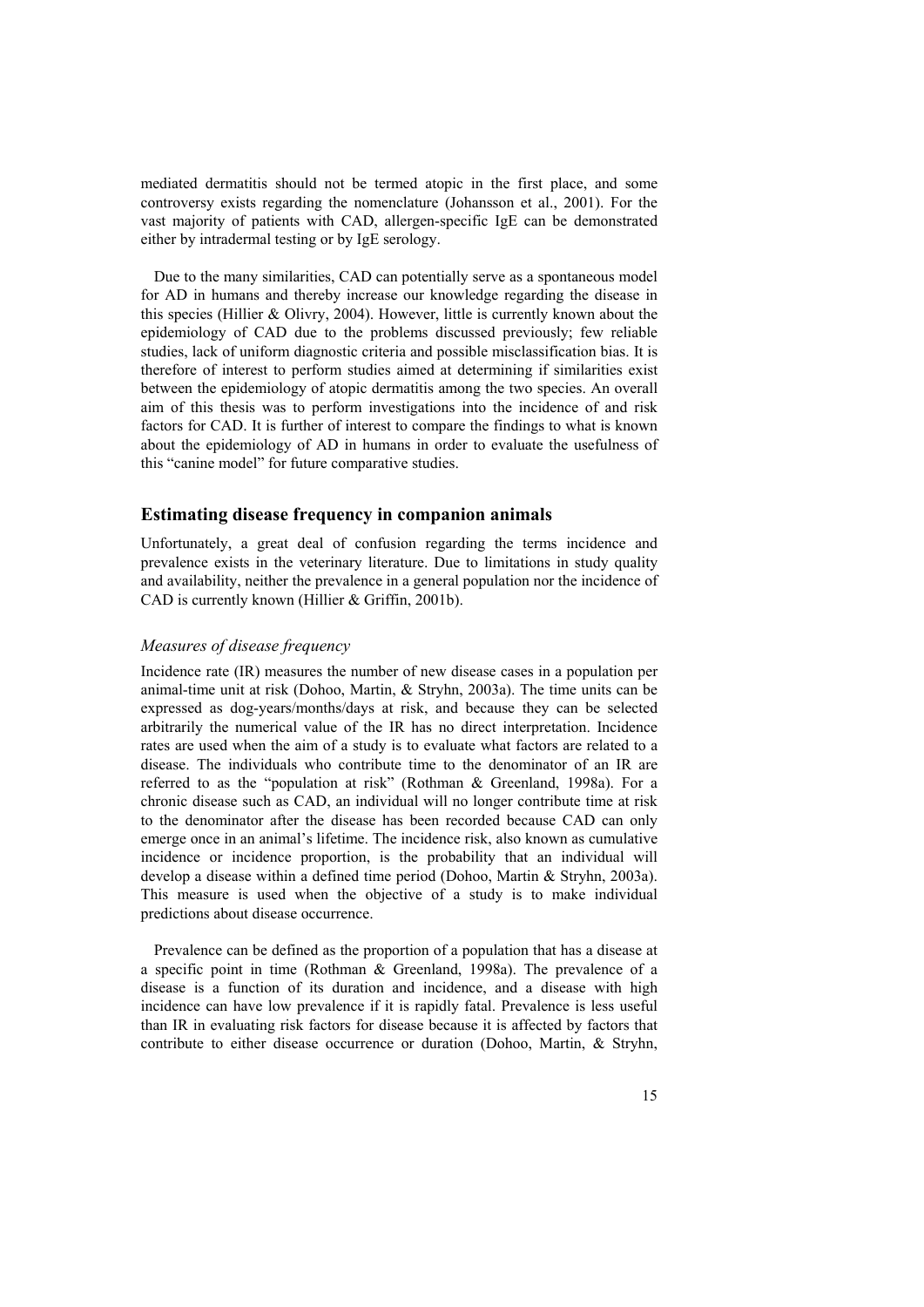2003a). Because CAD is a chronic disease that rarely kills the affected individual, its incidence is expected to be lower than the prevalence in a stable population.

### *Sources of population data for companion animals*

Prevalence is calculated by dividing the number of diseased individuals with the total number in the population at the same point in time, while animal time-units at risk in the population constitute the denominator in the IR. The calculated measure of disease frequency therefore depends on the available study population. In general, IRs are rarely calculated in companion animal studies because the time at risk contributed by each individual in the studied population is seldom known. Studies of disease frequency in companion animals are often based on already existing data with its given limitations regarding quality, completeness and representability. Some recent examples of both primary (collected for research purposes) and secondary (already existing) sources of data for measures of disease frequency and risk factors among companion animals are presented below.

#### Primary data collection

Incidence rate calculations can be performed through cohort (or their variant longitudinal) studies, in which a group of presumably healthy individuals are followed over time to see who develops the disease in question (Dohoo, Martin, & Stryhn, 2003b). The IR of canine mammary tumours among three dog breeds in Norway was estimated by combining information from diagnostic tumour submissions and a census of dog owners of the breeds Bernese mountain dog, boxer and bichon frisé (Moe, 2001). Overall, cohort studies are rare in companion animal epidemiology.

In cross-sectional studies, exposure and disease status for a sample of subjects are determined at a given time and the obtained measure of disease frequency is the prevalence. This design is frequently applied in veterinary epidemiology (Dohoo, Martin, & Stryhn, 2003c). A questionnaire aiming at determining disease prevalence among purebred dogs in Denmark is an example of a cross-sectional study (Proschowsky, Rugbjerg & Ersboll, 2003). The response-rate was low in this study and the representativness of the underlying population at risk unknown. It was concluded that diseases of the skin and ears were breed-dependent and affected 13.6% and 13.2% of the included dogs, respectively. Serological investigations in a group of animals are also examples of cross-sectional studies that will yield a prevalence of sero-positive individuals at the time of sampling (sero-prevalence). In a recent survey, the sero-prevalence of canine babesiosis and ehrlichiosis was determined at a veterinary teaching hospital in Brazil by testing a systematic random sample of its patients (Trapp et al., 2006).

#### Secondary databases

Other sources of information about canine populations are secondary databases, which contain data that was not originally collected for research purposes. Disease recordings from veterinary hospitals have been used extensively for these kinds of studies, and authors have collected information about diagnosis and animal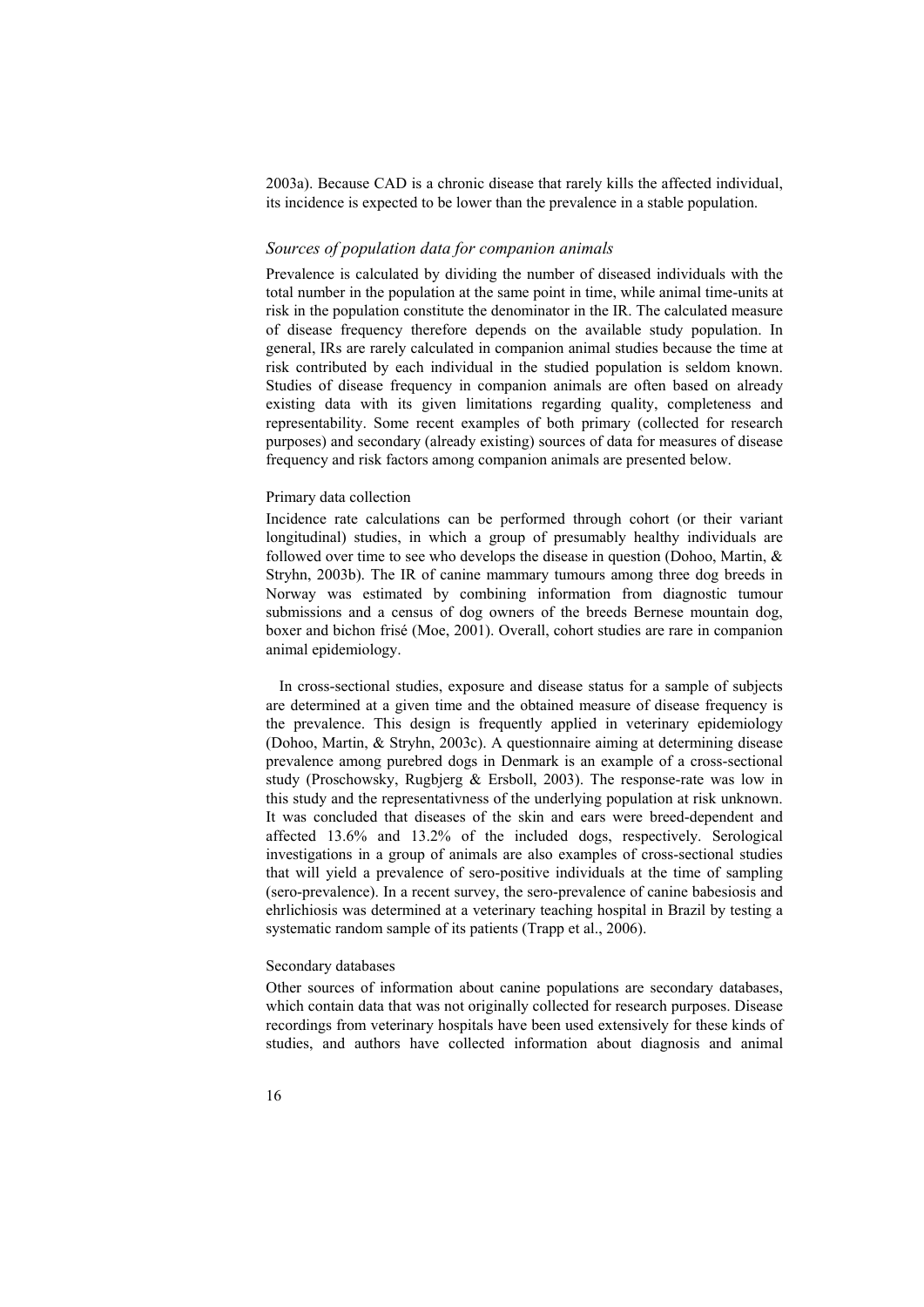attributes from both single hospitals and combinations of hospitals in larger databases. Even for the larger studies there is a lack of knowledge about the population at risk, because only animals that come into the hospital are recorded and the underlying number of dogs that could give rise to the recorded cases remains unknown. However, these studies can be used to calculate hospital based prevalence of disease and to determine if for instance some breeds are overrepresented with a diagnosis as compared to the general hospital population. In a recent study including 3707 small animal consultations from 20 general practices in the UK, 21.4 % involved a dermatological diagnosis and 4.7% of the dogs with a specific dermatological diagnosis were reported to have CAD (Hill et al., 2006). From a large study of 52 private veterinary practices in the US, the prevalence of CAD was reported to be 3.1 % among 31,484 examined dogs (Lund et al., 1999).

Claims records from animal insurance companies constitute a less commonly used source of secondary data on canine populations. The main advantage of these databases is that information on entry, exit, disease status and more (such as breed, gender, date of birth, postal address) for a large number of healthy dogs is included. Because the time at risk contributed by each individual is known, IR calculations can be performed. Data on insurance claims from a UK company was used to calculate the IR of canine neoplasia (Dobson et al., 2002). The incidence was age-standardized based on a survey of the general canine population because the insured dogs in general were younger, and more often pure-bred, than the background population of dogs in the country.

Several studies have been published in which the claims database from Agria [\(www.agria.se](http://www.agria.se/)), the main Swedish insurance company to offer veterinary care and life insurance for animals, has been used to study general as well as disease specific morbidity and mortality among Swedish dogs. Two specific examples are a study on breed risk of pyometra (Egenvall et al., 2001) and the incidence of mammary tumours among bitches (Egenvall et al., 2005). The skin (and integument) has been reported as the most commonly affected organ system for veterinary care claims in the database, with a total of 3.15 % of dogs having a reimbursed claim pertaining to this system during 1996 (Egenvall et al., 2000a).

This dissertation contains two studies of the incidence of and risk factors for CAD among Swedish dogs insured by Agria. It is important that issues regarding data quality are addressed when secondary databases are used to measure disease frequency, because the data were not specifically collected for this purpose. Furthermore, the representativness of the study population in relation to a broader group of animals should be evaluated. Assessing the data quality of the diagnosis CAD in the insurance database was among the specific aims of this thesis.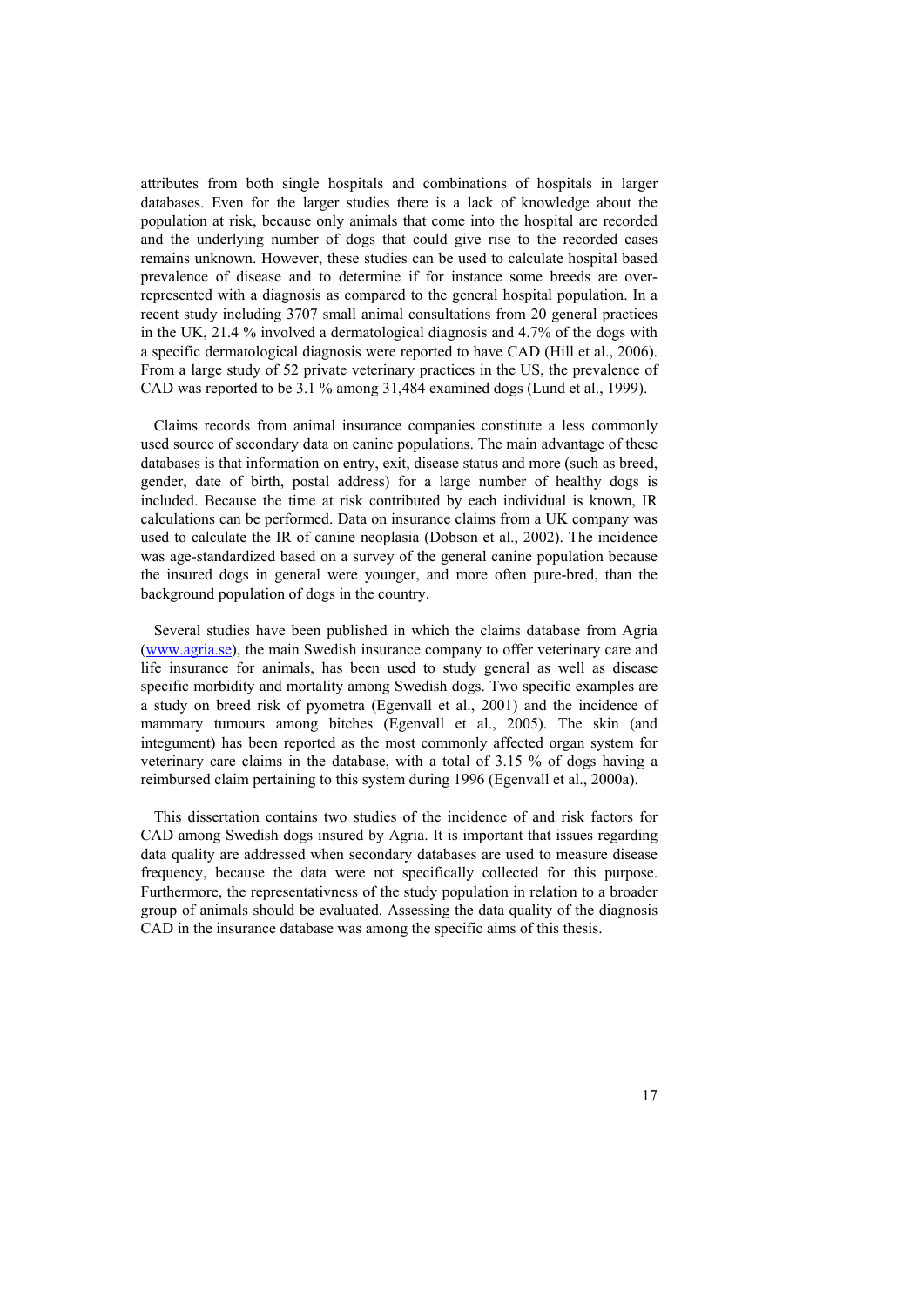## **Aims**

The overall aim of this work has been to increase the knowledge regarding the epidemiology of canine atopic dermatitis. By gaining further insight into the occurrence of, and risk factors for, the disease it will hopefully be possible to provide better care for affected individuals. Ultimately, a goal could be to reduce the incidence of CAD.

The following specific aims were set:

• To validate the correctness of the diagnosis CAD in a Swedish animal insurance database (I).

• To estimate the incidence rate of CAD among insured Swedish dogs (II).

• To identify high-risk breeds for CAD, as well as to quantify the importance of the risk factors age, gender, season of birth and geographic location (II).

• To analyze the spatial distribution of CAD cases in Sweden and relate spatial patterns to environmental risk factors for the disease (III).

• To identify predisposing factors for the development of CAD in the three highrisk breeds boxer, bullterrier and West Highland white terrier (IV).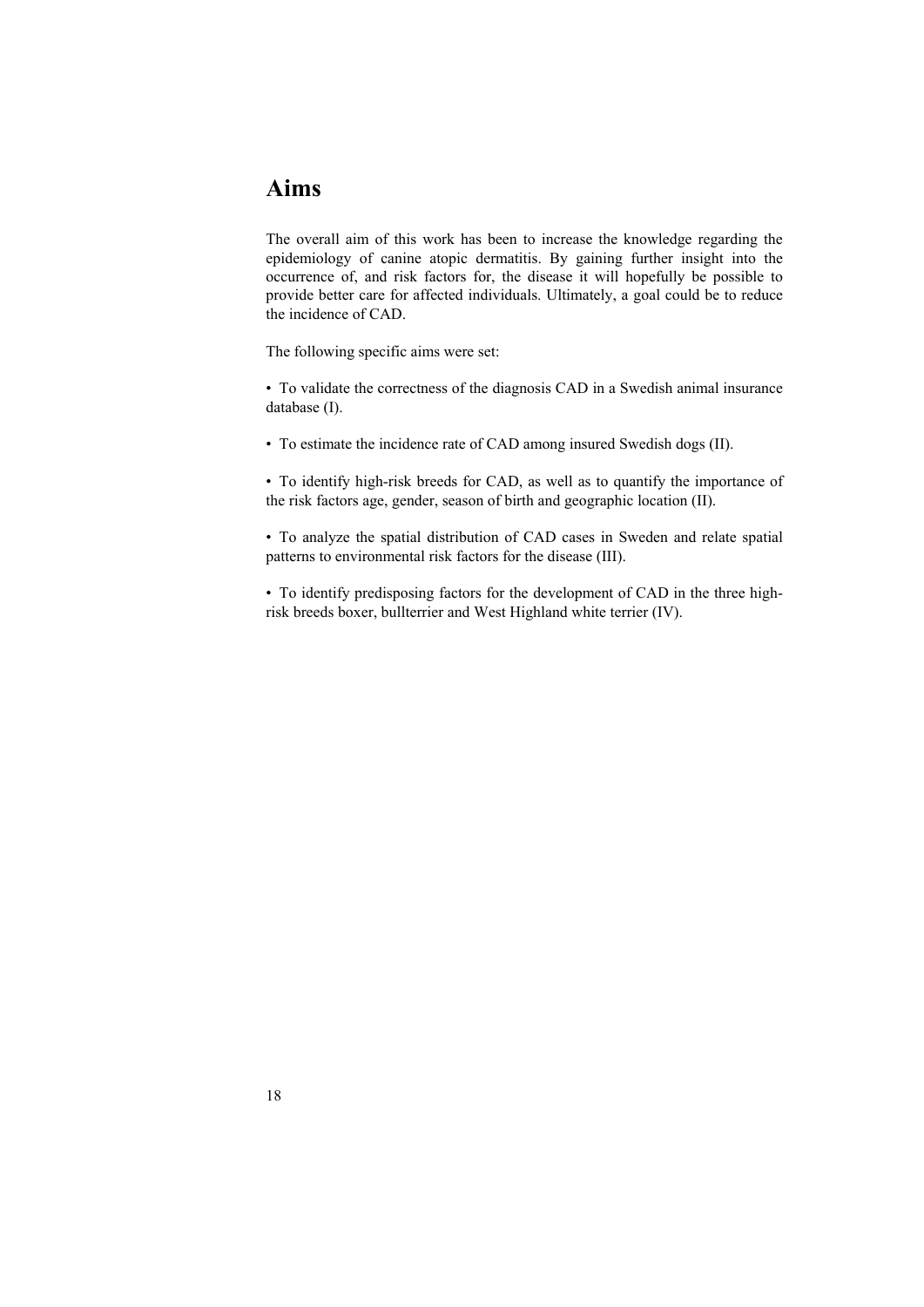### **Methodological considerations**

Overall issues regarding the methods applied in paper  $I - IV$  are outlined in this section. For detailed descriptions of materials and methods, the reader is referred to each individual paper.

### **Study populations**

Two different populations were studied regarding the epidemiology of CAD; a secondary database obtained from the Swedish animal insurance company Agria (I – III) and a prospectively collected case-control material (IV). The special characteristics of each population and implications for the performed studies are presented in the two following sections:

### *Insured population*

The Swedish canine population is unique in that an estimated 70 percent of the animals are covered by an insurance plan for veterinary care and/or life, and that the largest insurance company (Agria) covers approximately 30 percent of the entire population (Egenvall et al., 1999). Egenvall et al. (1999) further conclude that the insured population is representative of the general canine population with the exception that mixed breeds and older dogs are less likely to be covered by an insurance plan. The quality of the diagnostic information included in this secondary database has been validated against practice records and deemed acceptable for research purposes (Egenvall et al., 1998).

The study population in papers I to III consists of dogs insured by Agria. The target (or reference) population to which the results are to be extrapolated is the general Swedish canine population, keeping in mind that the under-representation of older dogs and mixed breeds might negatively affect the ability to extrapolate from study to target population (defined as internal validity by Dohoo, Martin, & Stryhn, 2003d). This under-representation might not be a major problem when studying CAD because it is a diagnosis of young animals with a breed predisposition affecting mainly pure-bred dogs. External validity is defined by Dohoo, Martin & Stryhn (2003d) as the ability to extrapolate results to an even wider general population, beyond the target population of Swedish dogs. In this case, the general population could be other national dog populations. The genetic make-up of pure-bred dogs can differ between geographic regions and the highrisk breeds reported from the insured Swedish dogs might not be the same breeds as are seen in other countries.

An advantage of using the insured population when studying disease frequency and risk factors is that longitudinal information on a large number of (presumably) healthy dogs is available. Because the time of death is known for many individuals, survival after diagnosis can also be calculated. Due to the large size of the study sample (>220,000 dogs in papers II and III) the power to detect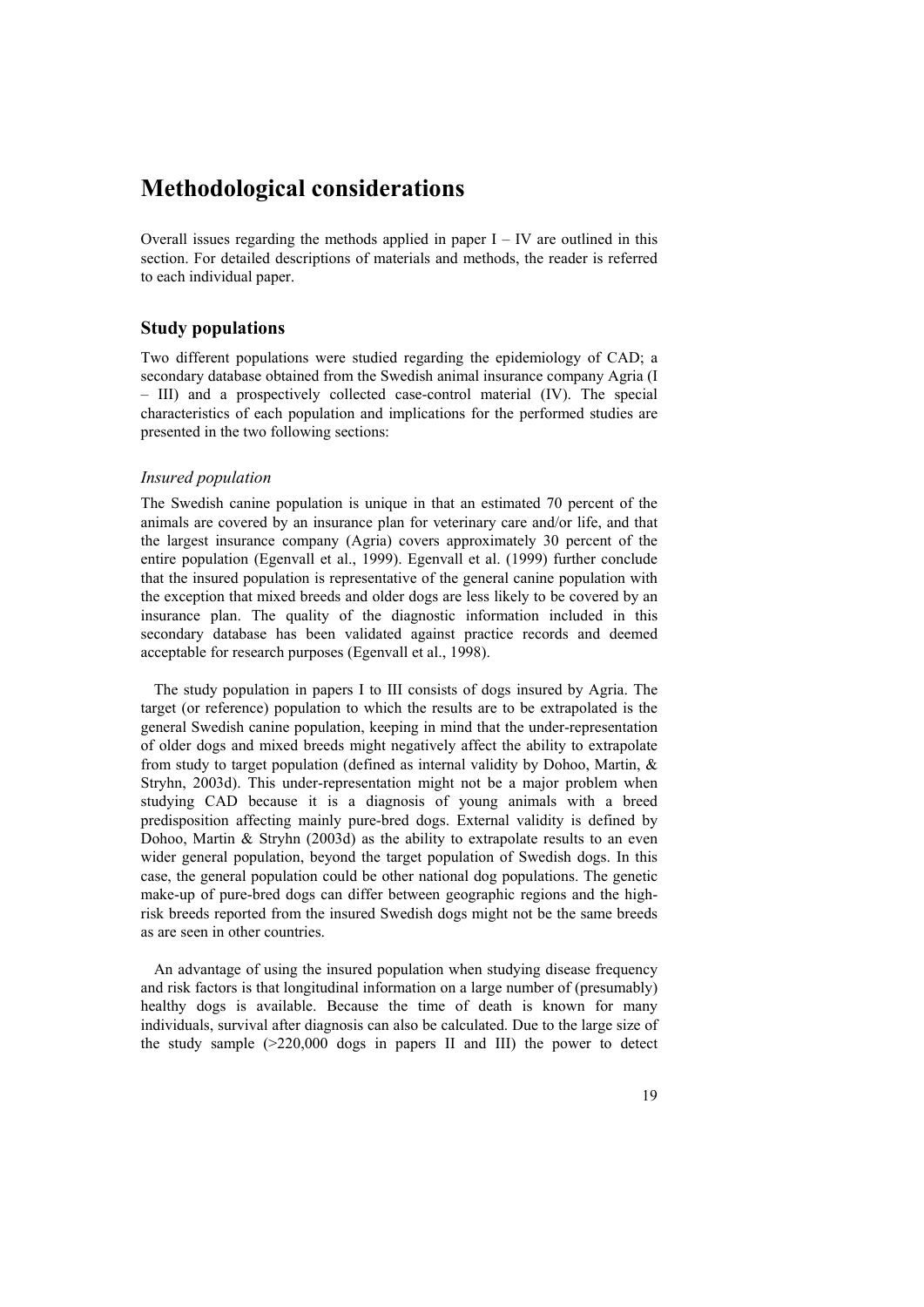differences in risk is higher than in many smaller studies. A disadvantage is that only information included in the database is available, and this is often quite limited as the data were not originally collected for research purposes. Furthermore, only treatments which exceed the set deductible will be eligible for reimbursement and hence generate a recorded diagnosis. This will contribute to an underestimation of the occurrence for diseases that do not require costly treatments or diagnostic work-ups.

### *Case-control population*

In paper IV, a prospectively collected case-control material was analysed. Three high-risk breeds for CAD were identified in the insured population (II) and confirmed by the literature; boxer, bullterrier and WHWT. Cases of CAD from these three breeds were collected by 12 veterinary dermatologists in Sweden, and non-affected controls matched by breed and year of birth were selected randomly from the Swedish Kennel Club's (SKC) registry. Standardized inclusion and exclusion criteria were applied in order to ensure uniformly defined cases. Information about each individual dog was collected from four sources; the SKC registry, owner questionnaires, clinical observations by the investigating veterinarian and a telephone-questionnaire to the dogs breeder. Furthermore, blood samples were collected for genetic analysis.

The main advantage of collecting this specific material was that the inclusion and exclusion criteria could be defined to ascertain the CAD status for all cases and controls. By retrieving information on early rearing from the breeders, risk factors that preceded the development of CAD in time could be recorded. This allows for claims of causality, which is usually not the case in cross-sectional and case-control studies where data on outcome and exposure are collected at the same time. A disadvantage of the design is that no inference can be drawn about the effect of breed or age on the risk of CAD, because these were used as matching variables. One might speculate that the owners and breeders of CAD cases could be more likely to remember exposures in the past that could be related to the development of the disease, also known as recall bias (Rothman & Greenland, 1998b). This was sought minimized by having both the interviewer and the breeder blinded to case-status when the telephone interviews were performed.

### **Validation of the diagnosis CAD among insured dogs (I)**

A subset of the CAD cases in the insured population studied in papers II and III was chosen for a validation of the diagnosis in the Agria database. Letters requesting medical records from all reimbursed CAD cases during 2002 were sent out to the attending veterinarians, unless a full medical record was available in the insurance company archive. The assumption was that the diagnostic criteria applied in the field had not changed substantially through the years 1995 to 2002, which was the included time-span for the analyses in papers II and III. The diagnosis was validated based upon available information from the collected medical records. Each individual was classified on an eight-point "CAD-scale" by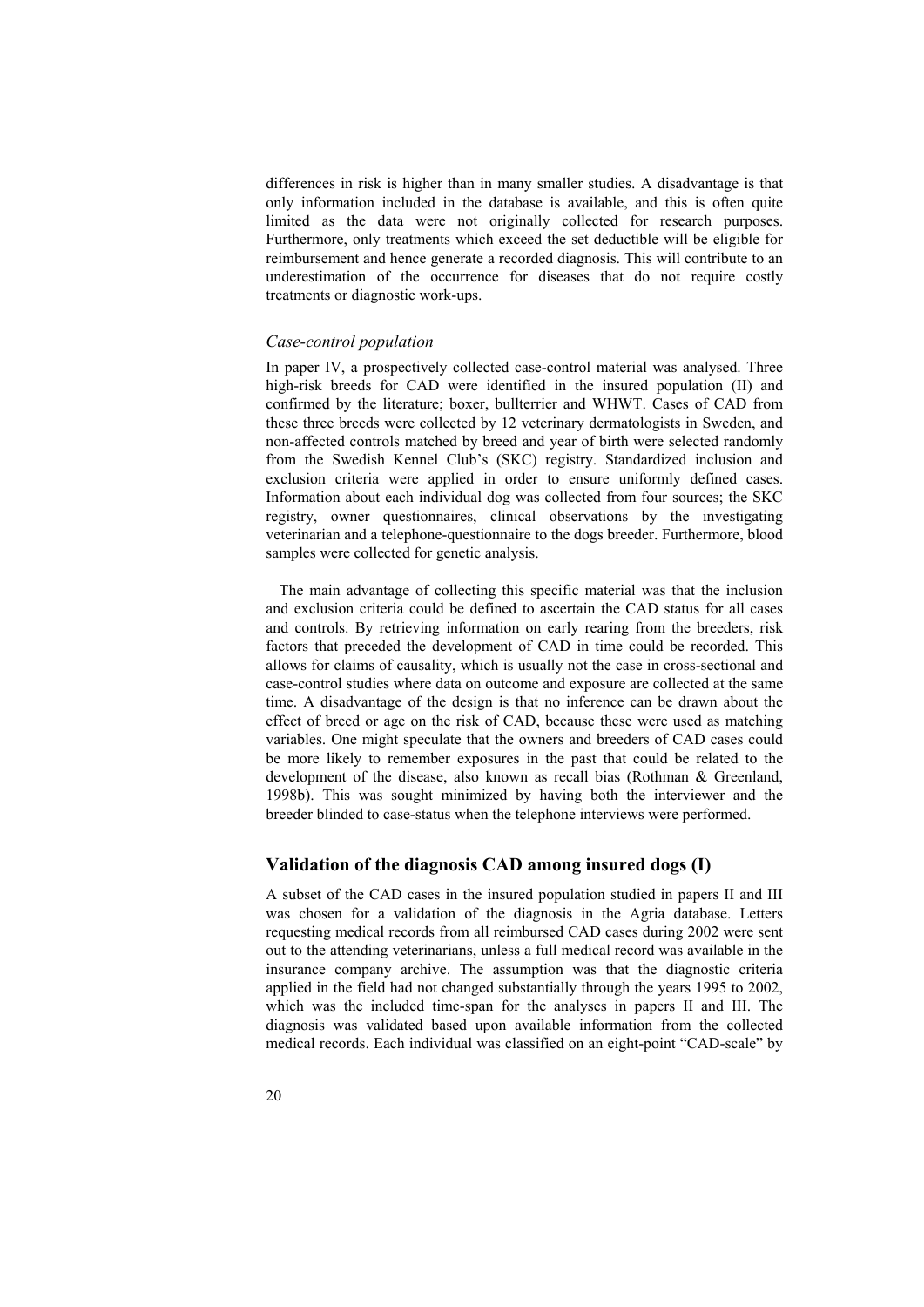the principal investigator, reflecting how "correct" the diagnosis was considered compared to the pre-set diagnostic criteria.

### **Incidence rate calculation (II)**

The IR of CAD was calculated using exact denominators, because the time at risk contributed by all insured dogs was known. In addition to the overall incidence, the IR stratified by variables recorded in the insurance database could be calculated (ie IR by gender, breed, geographic region, age, year and season of birth). Furthermore, the proportion CAD cases out of all dogs with dermatology claims was estimated to allow comparisons with other published studies.

### **Risk factor analyses (II, III, IV)**

Individual dog-level risk factors for CAD were investigated among the insured population as well as in the collected case-control material. Furthermore, the IR of CAD was aggregated by postal-code area (PCA) and geographical risk factors were studied through spatial analysis. In the three different regression analyses performed, lack of independence between observations was taken into account using various techniques. The dependence was created by dogs belonging to the same breed (II), living in neighbouring PCAs (III) or being examined by the same veterinary practitioner (IV).

### *Cox regression with a random error term (II)*

Time until development of CAD was studied using a Cox proportional hazards model in paper II. The rationale behind applying the regression model was to be able to simultaneously control for several risk factors for CAD, and to determine their relative importance. Breed is a well established risk factor for the disease and had to be included in the model. Because the analyzed dataset included 130 different breeds, it was not practical to include a separate fixed effect for each breed in the model. Breed was instead included as a random effect, or shared frailty term (Dohoo, Martin, & Stryhn, 2003e). This implies that individuals belonging to the same breed were not independent of each other but rather considered at similar risk of developing CAD; they were equally "frail". After building the final proportional hazards model, a ranking of breed frailties was produced and compared to the crude ranking of breed-risk of CAD based on IR.

### *Spatial analysis (III)*

Spatial analysis typically consists of the three steps visualization, exploration and modelling (Pfeiffer, 2004). For paper III, the IR of CAD among insured Swedish dogs was aggregated by PCA and initially visualized as a choropleth map. Spatially smoothed empirical Bayes (EB) incidence rates were subsequently calculated to minimize the effect of small sample size in some areas (Bailey  $\&$ Gatrell, 1995). The presence of areas of increased or decreased risk was evaluated using global (Moran's *I*) and local indicators of spatial association (LISA)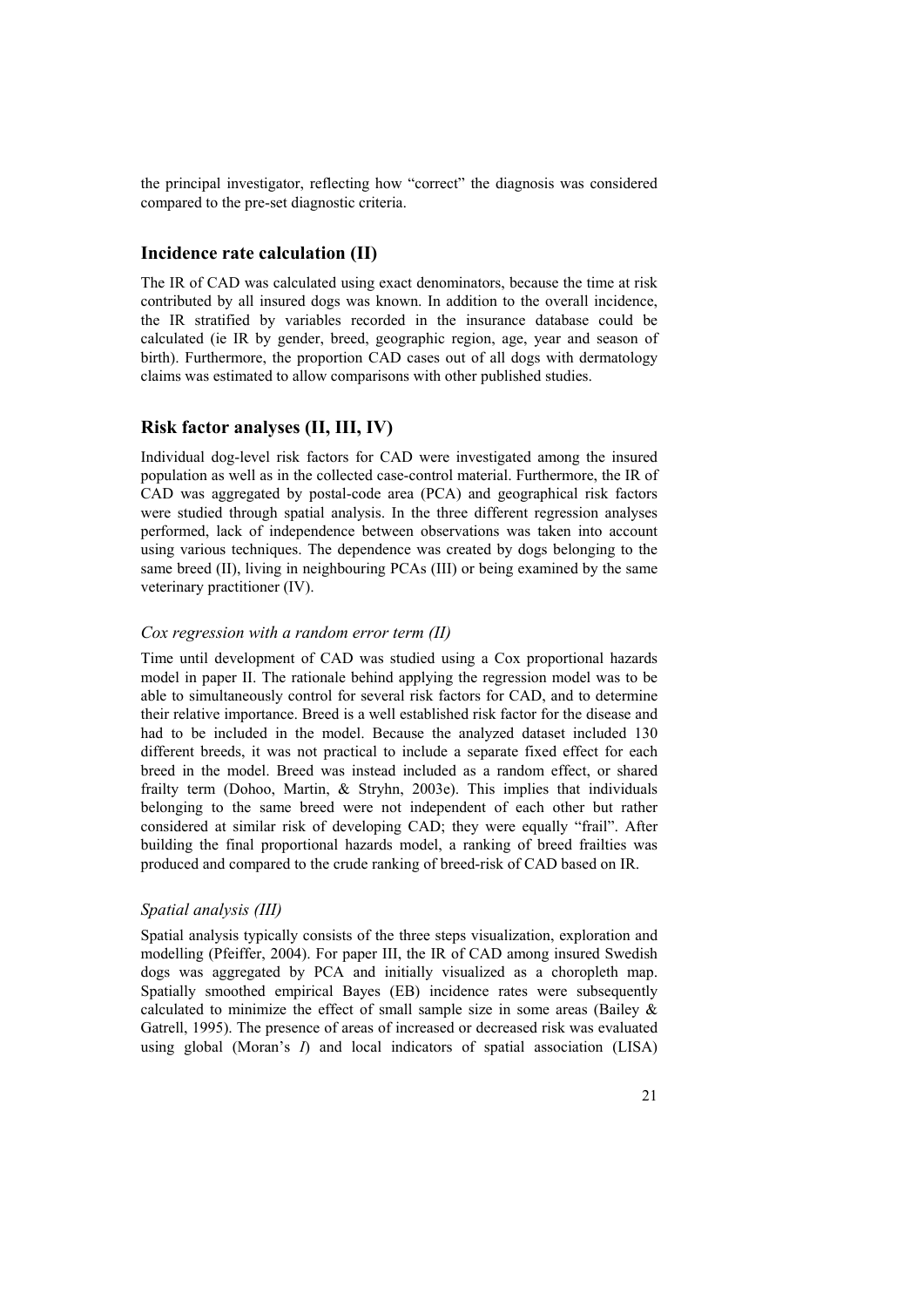(Anselin, 1995). Finally, environmental risk factors were explored and a "risk map" was produced utilizing a spatial Poisson regression model (SAS, 2005). The model uses the x and y coordinates of the PCA centroids as a random error term to take the lack of independence between neighbouring areas into account. If there is a geographic pattern in the occurrence of CAD, it seems likely that observations that are close to each other in space would be more similar than observations that are further apart.

### *Logistic regression with random effects (IV)*

A logistic regression model was used to investigate risk factors for CAD in the case-control study reported in paper IV. Forty different veterinarians were involved in the data collection and each contributed between one and 22 dogs to the study. Dogs that were recruited from the same veterinary practice were likely to share certain attributes, such as urban versus rural living, and examining veterinarian was therefore added to the logistic regression model as a random effect. The variable was not truly random because the 12 "main" veterinarians were selected based on their interest and expertise in veterinary dermatology. However, it was not deemed practical (nor relevant) to include 40 fixed effects for veterinarian in the model as these were nuisance parameters and not the focus of the analysis. Furthermore, examining veterinarians with only one dog included in the study were grouped together in the random effects model (n=27) and hence assumed to be the same. This is obviously a simplification, as large individual differences might exist within this group.

### **Results and discussion**

### **The importance of eliminating adverse food reactions (I)**

The practice records obtained in paper I were compared to a slightly modified version of Willemse's (1986) criteria for CAD. The modification was justified by the fact that none of the suggested clinical criteria are considered perfect, and as long as transparency exists as to which criteria were applied it is still possible to compare results between studies. Of the scrutinized cases, all were recorded by the submitting veterinarian to be suffering from CAD and 98% were judged by the principal investigator as having allergic skin disease. However, for a large number of dogs CAFR had not been properly ruled out and in total it was suggested that approximately 75% of the cases had CAD or CAD with concurrent CAFR. Gastrointestinal signs were recorded more frequently in the medical records of individuals that subsequently responded to diet trials. However, this was not strong enough as a discriminating factor to utilize for predicting which of the animals that had not undergone such testing were likely to have CAFR.

In the examined insurance database, it was concluded that the correctness (whether the recorded cases actually have the disease) of the diagnosis CAD was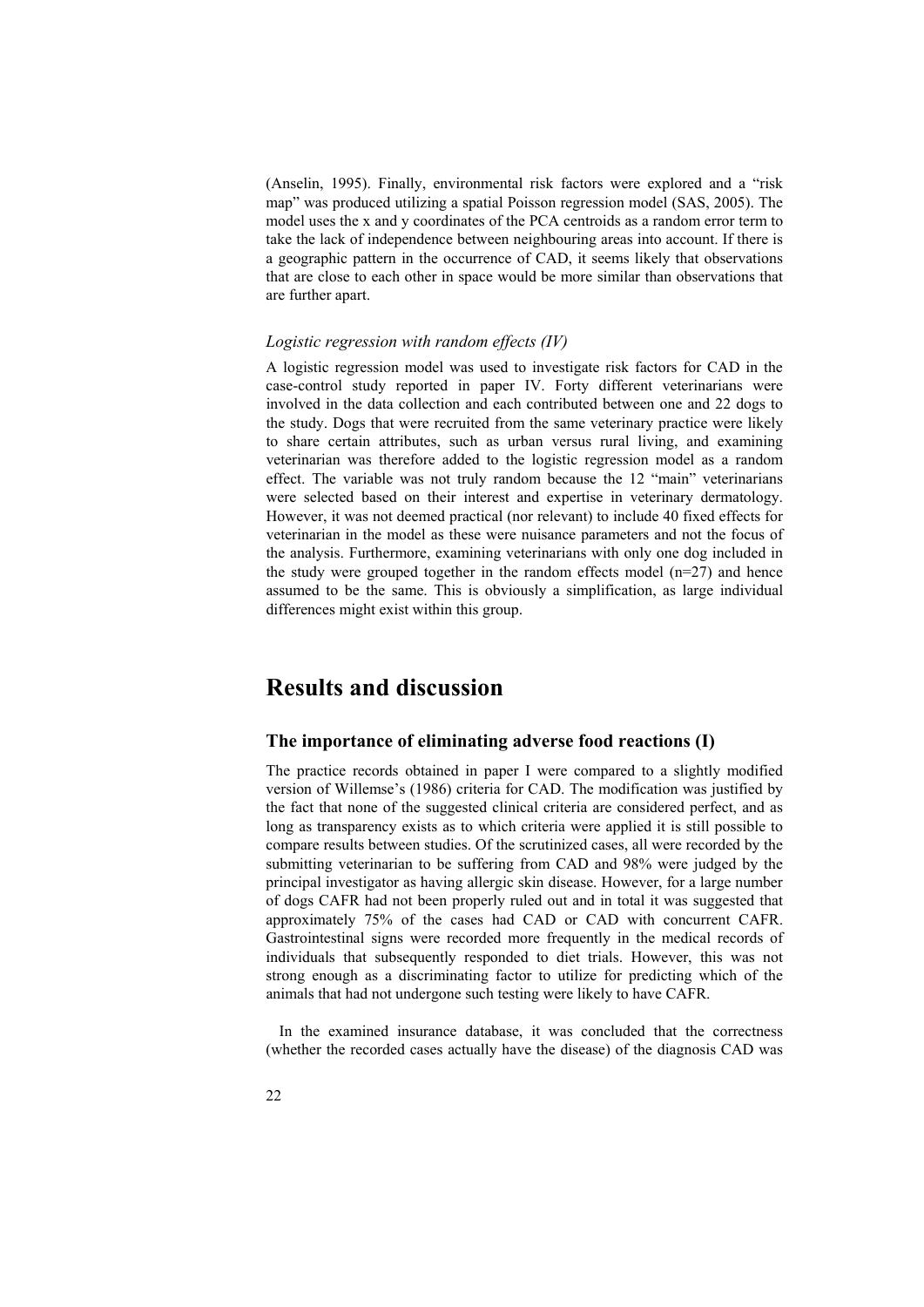acceptable, while the completeness (proportion of diseased cases that were in fact recorded) was unknown but most likely low. Furthermore, all recorded cases were coded by the submitting veterinarian to have CAD and therefore the information was accurate regarding the transfer of diagnostic information from medical records to the insurance database. Internal validity was defined by Jordan et al. (2004) as whether the diagnosis perceived correct by the clinician is recorded in the database, and can in this case be classified as excellent. External validity was defined by the same authors as whether the patient has the disease coded by the examining practitioner, and relates to the diagnostic ability of the veterinarian as judged against an external standard (Jordan, Porcheret & Croft, 2004). By this definition, the external validity for the diagnosis CAD in the insurance database was questionable because some veterinarians did not appropriately exclude CAFR.

As stated previously, it is important to validate secondary databases if they are to be utilized in research. Papers II and III rely on the information obtained in paper I. The results from this study confirm that CAD is a subjective diagnosis and that the quality of the work-up depends on the individual veterinarian. Jordan et al. (2004) performed a systematic review of validation studies to assess the quality of human morbidity coding in computerized general practice records. It was concluded that conditions with clear diagnostic criteria, such as diabetes, overall had better quality recordings than subjective diagnoses such as asthma (Jordan, Porcheret & Croft, 2004). The presented results for CAD are in agreement with this finding, and this needs to be kept in mind when interpreting the results from paper II and III. Most importantly, the proportion of recorded CAD patients that should actually be coded as CAFR positive or with a dual diagnosis of CAD and CAFR remains unknown.

### **CAD incidence varies by breed (II)**

In paper II, the overall IR of CAD was calculated as 1.7 new cases per 1000 dog years at risk (DYAR). The 95% confidence interval (CI) for the estimate was 1.67 to 1.77 cases per 1000 DYAR. For a relatively rare occurrence like CAD, the yearly incidence risk can be directly extrapolated from the IR to be 0.17% which means that an individual dog's risk of developing CAD during a year is 0.17% (Dohoo, Martin, & Stryhn 2003a). The proportion of dogs with a recorded dermatologic diagnosis that were coded as having CAD was 5.1 %, which is in agreement with the result obtained by Hill et al. (2006) in Great Britain but is at the low end of the range of estimates published by other authors. It is believed that the true incidence of CAD is underestimated in the insured population due to the perceived low completeness of the database regarding the diagnosis.

The performed study confirmed that breed is an important risk factor for CAD. The bullterrier had the highest IR of CAD with 21 (95% CI  $15.6 - 26.4$ ) cases per 1000 DYAR. Other breeds at increased risk were the Welsh terrier, boxer and WHWT. Three of the top-risk breeds from paper II were selected for further sampling in paper IV. (The Welsh terrier was not included due to relatively few registered individuals of this breed in Sweden.) When looking at high-risk breeds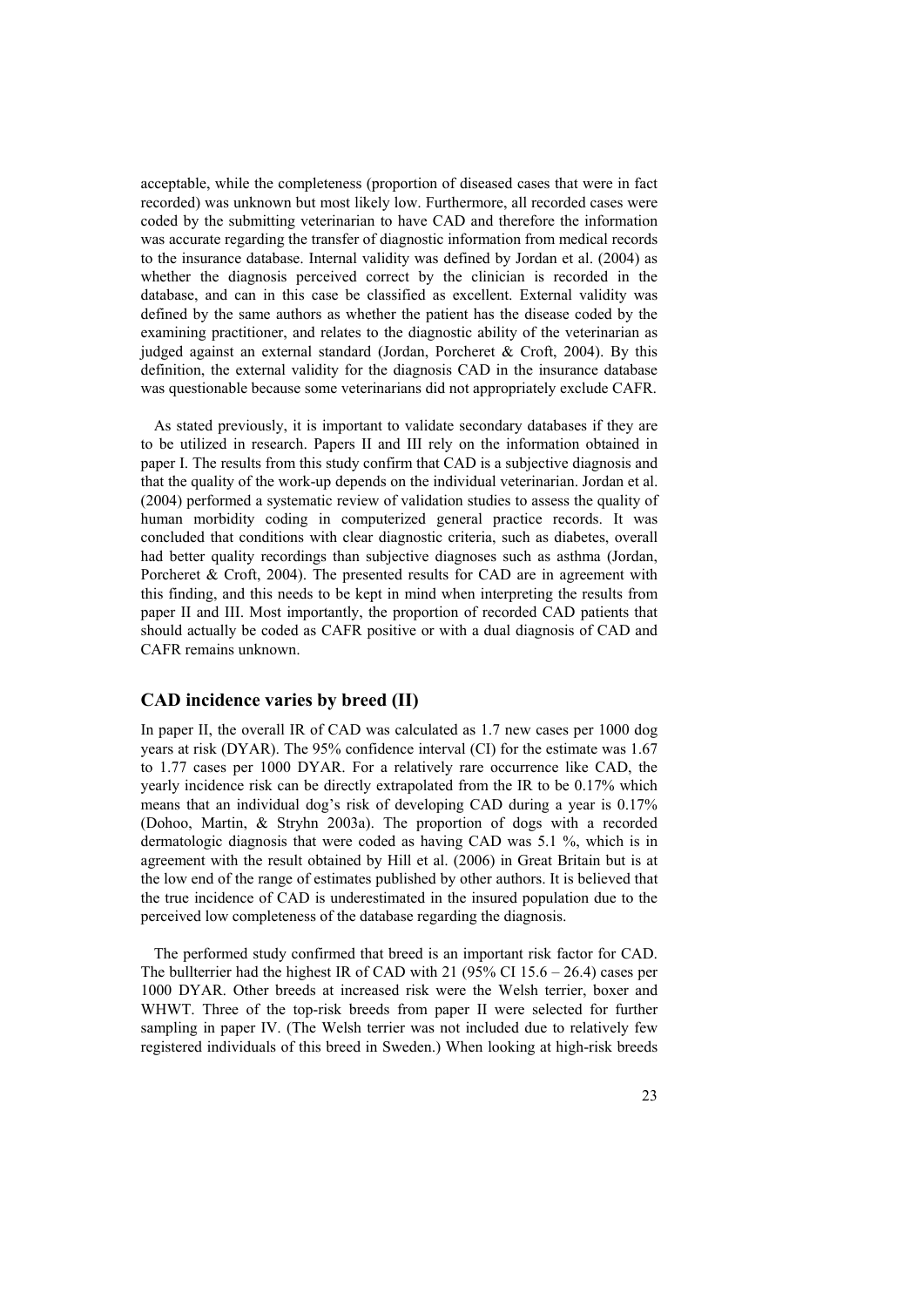for disease from a national population, it should be noted that results cannot necessarily be extrapolated to other national populations because even purebreds might be genetically different across countries. However, several of the high-risk breeds presented in the current study have also been reported to be at increased risk by other authors, such as the Dalmatian, Labrador retriever, WHWT, boxer, German shepherd and bullterrier (Sousa & Marsella, 2001).

With the recent sequencing of the canine genome, new opportunities to search for disease-causing or predisposing genes arise (Lindblad-Toh et al., 2005). Due to years of selective mating, individuals within the same canine breed share homologous genetic regions to a much greater extent than humans. These conserved regions of the canine genome are useful for comparative studies of genetic diseases, because many of the genetic diseases seen in humans such as diabetes, cancers, epilepsy and AD are also present among dogs. Furthermore, it is likely that the same risk allele is carried by multiple related breeds. Lindblad-Toh et al. (2005) therefore conclude that genome comparisons within and across breeds can reveal genes that underlie inherited traits and that association studies for almost any disease can be performed with today's resolution of the canine genome sequence because of the high degree of homology. A subset of the included boxers and WHWTs were used to evaluate if a candidate gene for AD could be associated with CAD in dogs, but yielded negative results (Stenshamn et al., 2006). DNA collected from the presented cases and controls will be used for further genetic analyses in the future.

### **Spatial patterns in the distribution of CAD cases (III)**

The crude incidence rate of CAD by PCA is presented as a choropleth map in figure 1. Figure 2 shows the spatially EB smoothed IR of CAD. The overall trend is that the IR is higher in the southern parts of the country and in densely populated areas. This becomes more obvious in figure 2 because the smoothing process provides more stable IR estimates in areas with small populations at risk by "shrinking" the individual rates towards their neighbourhood means (Bailey & Gatrell, 1995).

Several factors were found to be associated with an increased risk of CAD through the spatial regression model; increasing human population density (HPD), increasing levels of average annual rainfall, the presence of a veterinary dermatologist in the county and living in the south of Sweden. Paper II also revealed city living as a risk factor for CAD, which is in agreement with the observation that the prevalence of AD among humans is increased with urban living. However, it was established in paper I that for a subjective diagnosis like CAD it will depend on the skills of the examining veterinarian whether a patient is correctly diagnosed or not. Many of the Swedish veterinarians that specialize in dermatology are located in densely populated areas and it cannot be ruled out that the effect of urban living in the current studies is an effect of practitioner rather than of the environment in the cities itself. The association between CAD and city living could not be confirmed in the case-control material when the effect of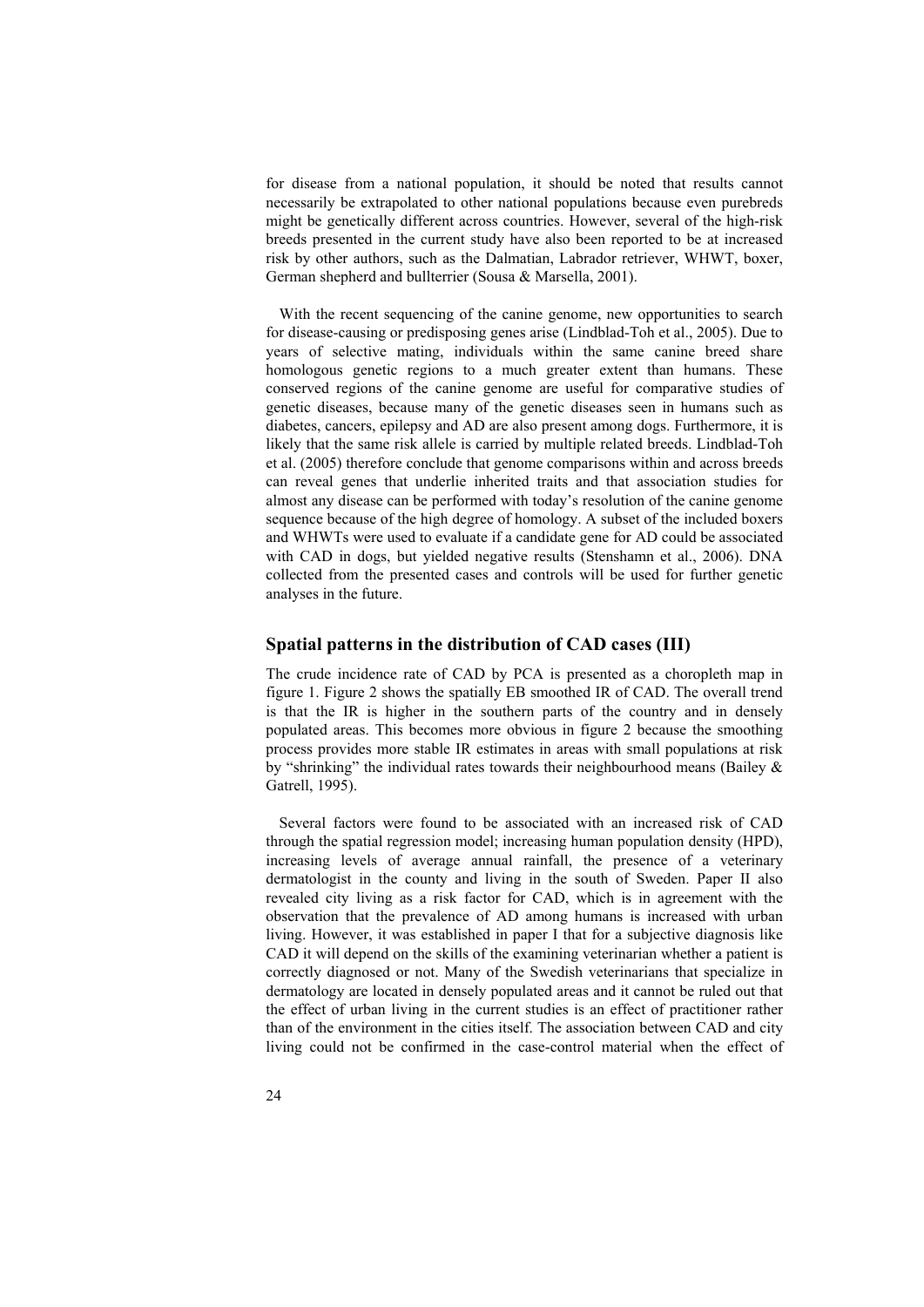submitting veterinarian was controlled for, but the sample-size in this study was limited and there might have been insufficient power to detect a relationship.



*Figure 1*. The crude incidence rate of canine atopic dermatitis per 1000 dog years at risk in Sweden between 1995 and 2002, by postal code area (n=559).

The IR of CAD was lower for dogs living in the northern half of Sweden than in the south. In previous studies of overall morbidity (Egenvall et al., 2000b) and breed risk of pyometra (Egenvall et al*.*, 2001), it was also concluded that disease occurrence was lower in the north. A possible explanation for this phenomenon is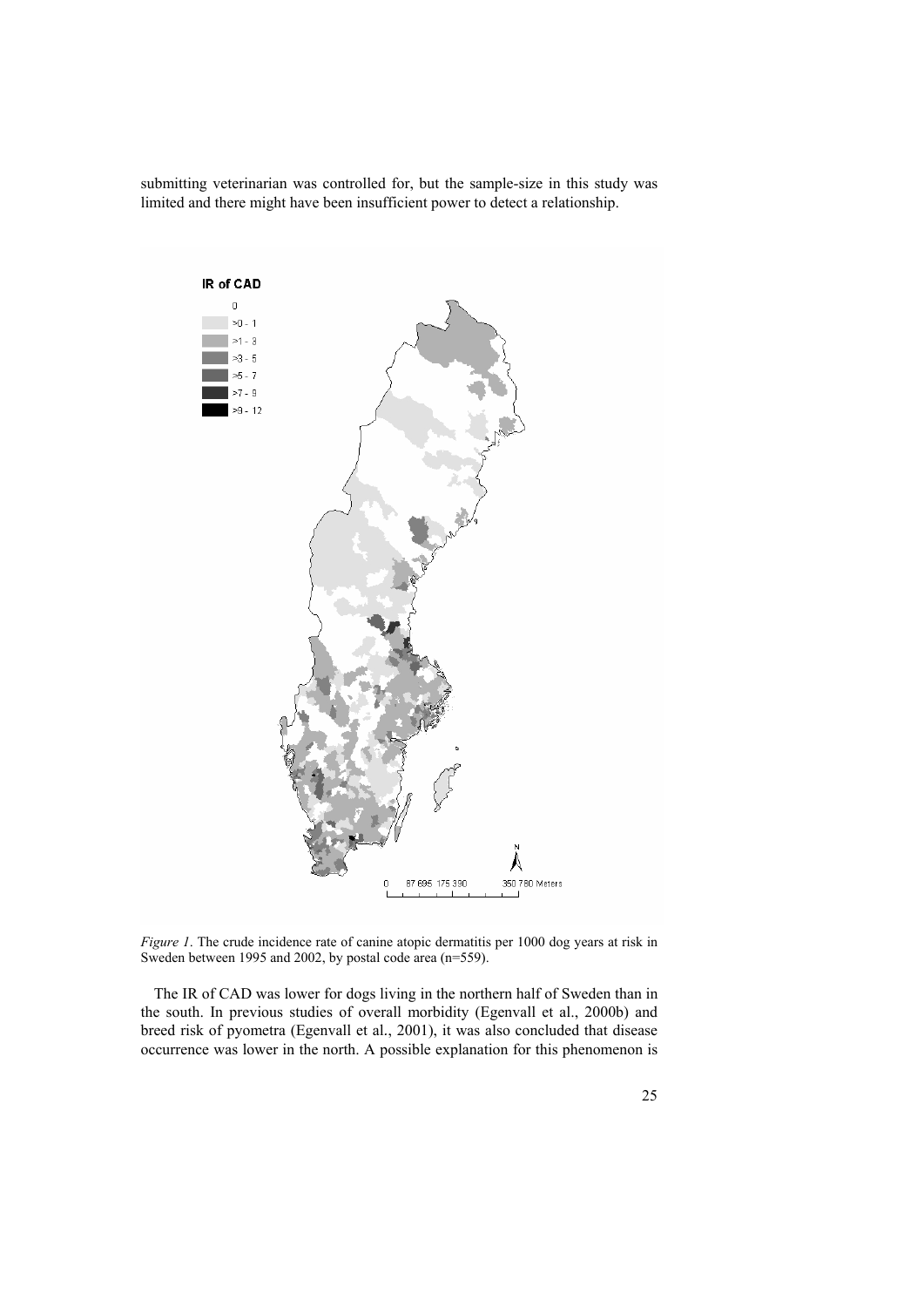that the canine population differs between regions in a way that favours "healthier" breeds in the north. It can further be speculated that there are less recorded claims in the north because there are fewer specialized veterinary clinics in this sparsely populated region of the country or that dog owners there are less likely to seek veterinary assistance. The spatial regression analysis was performed on IR data aggregated by PCA, and the breed or age-distribution of the population could therefore not be included in the model.



*Figure 2*. The spatial Empirical Bayes smoothed incidence rate of canine atopic dermatitis per 1000 dog years at risk in Sweden between 1995 and 2002, by postal code area (n=559).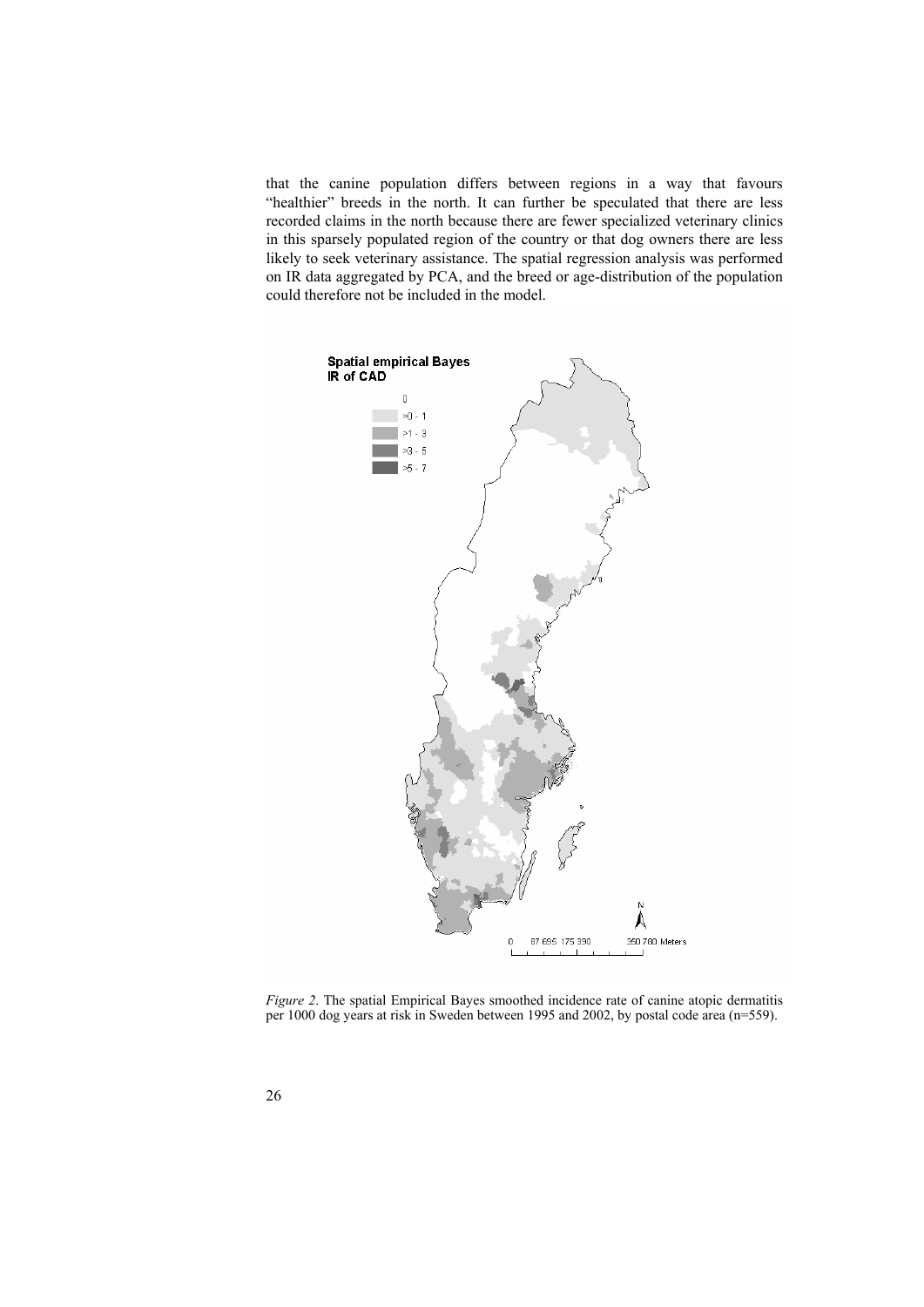Finally, an increasing risk of CAD was seen with increasing levels of average annual rainfall. It was speculated that this could be due to more patients reaching their "pruritic threshold" due to exacerbation of clinical signs with increasing humidity, and hence being subject to examination by a veterinarian to a greater extent (Marsella & Sousa, 2001). Furthermore, increasing humidity might provide better conditions for HDM which could then act as a trigger for the development of CAD (Arlian, Neal & Vyszenski-Moher, 1999).

### **Early diet and its effect on CAD occurrence (IV)**

In paper IV it was showed that feeding a home-made/non-commercial diet to the bitch during lactation significantly decreased the odds of her offspring becoming CAD positive in the three high-risk breeds bullterrier, boxer and WHWT. This is an interesting finding from a comparative point of view. The recent adjustments in the understanding of the "hygiene hypothesis" and the importance of gut microflora for the modification of the immune response might be related to this effect of early dietary exposure (Flohr, Pascoe & Williams, 2005). The presented analysis did not include a breakdown of ingredients in the non-commercial diets, but it seems reasonable to assume that the content of micro-organisms in food prepared manually in the home would be higher than in commercial dog foods. It should be kept in mind that the diets did not have to consist exclusively of non-commercial ingredients to have a protective effect, the combination of home-made and commercial food also contributed to decreased odds of CAD.

Studies in humans have showed a lower prevalence of AD in children exposed to unpasteurized milk (Perkin & Strachan, 2006), in Estonian versus Swedish children (Voor et al., 2005) and in children from families with an antroposophic lifestyle (Alfven et al., 2006). Björkstén et al. (2001) performed a prospective study and concluded that intestinal microflora in infants can play an important role in protection against allergy. Based on these, and several other, studies it has been suggested that the  $T_H2$  response associated with AD can be down-regulated through exposure to non-pathogenic micro-organisms which has lead to the recent focus on probiotics for primary prevention of the disease. However, the relationship between microbial exposure and development of AD is unlikely to be straightforward and issues like timing and magnitude of the exposure might modify the effect (Williams & Flohr, 2006).

Only the association with diet during lactation was analyzed in the regression model, and no conclusions can be drawn about the effect of home-made diets during pregnancy. It is also important to note that pregnant and lactating individuals have special dietary requirements that need to be fulfilled regardless of the origin of their diet. Further research, preferably randomized controlled clinical trials, is needed before recommendations can be made about changing the diet of the pregnant and/or lactating bitch to prevent CAD in her offspring.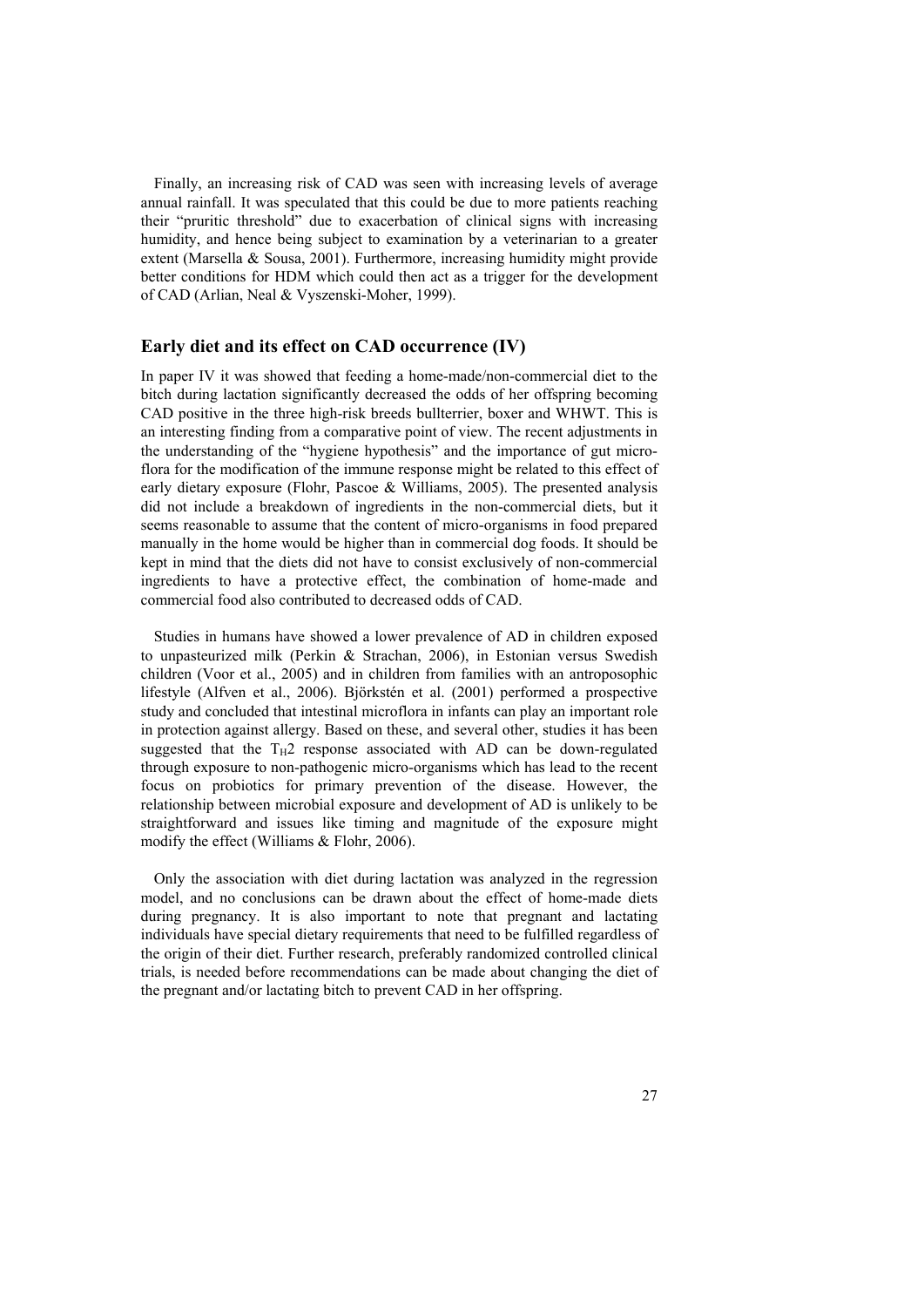### **Other pre-disposing factors (II, IV)**

No effect of gender on the occurrence of CAD was detected in either of the two examined populations (paper II and paper IV). Based on this finding it seems reasonable to exclude gender from further discussions on risk factors for CAD. However, it is important to remember that the vast majority of Swedish dogs are intact and some caution should be exercised in extrapolating the result to other populations where neutering is routinely performed.

Based on the analysis performed in paper II, it was confirmed that CAD occurs most commonly in young individuals. The hazard of a recorded CAD diagnosis was highest for dogs between one and five years of age. This interval might seem higher than the age of onset of six months to three years that has been reported in the literature (Griffin & DeBoer, 2001). However, due to complexity of diagnosing CAD there is likely to be a time-lag between first occurrence of clinical signs and a recorded CAD-diagnosis in the insurance database.

In paper IV, white coat-colour was found to be a risk factor for CAD among the included bullterriers. Because the factor could only be investigated for one breed that consisted of very few individuals, no firm conclusions can be drawn about the association between coat colour and risk of CAD at the current stage and more studies are needed to further elucidate this issue.

Papers II and IV include conflicting results regarding the effect of season of birth on the development of CAD. In the insured population (paper II), the risk of CAD was higher among individuals born during the fall months of October to December. Meanwhile, in the case-control population collected for paper IV no such effect was detected. In genetically predisposed humans, maternal exposure to allergen during late pregnancy can determine if the predisposition will be manifested as allergic disease in the offspring (Warner et al*.*, 2000). Warner et al. (2000) further hypothesize that continued exposure to the same antigens in the newborn might reinforce this effect. Based upon these findings, it would appear that individuals born during seasons of high exposure to certain allergens could be at increased risk of developing an IgE response towards the same allergens. This issue needs to be investigated further for CAD.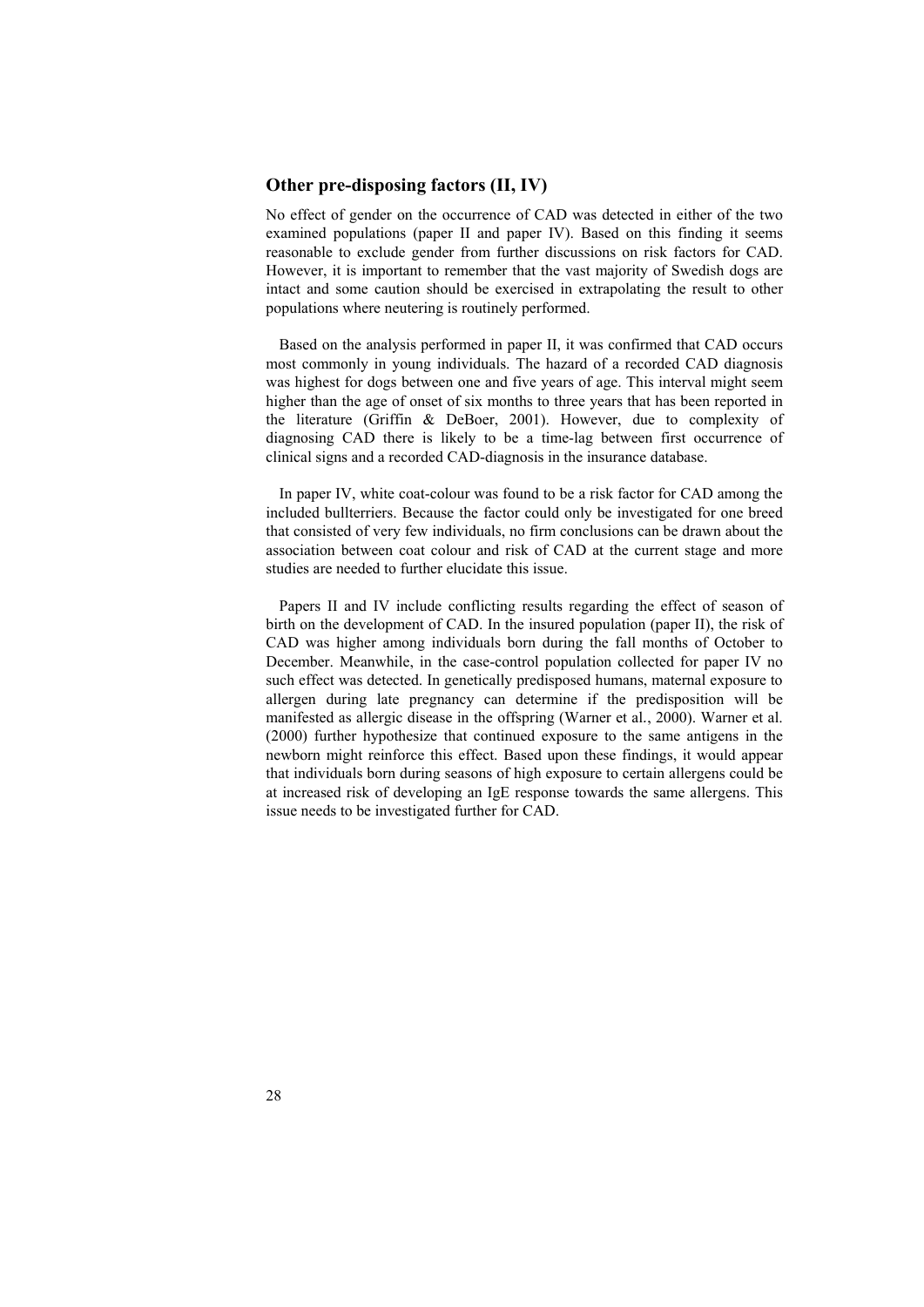## **Conclusions**

- The cases recorded with CAD in the Agria insurance database were all coded by the examining veterinarian to be CAD-positive. However, the diagnostic ability of some practitioners was questionable because adverse food reactions were not properly ruled out. Overall, around 75% of the cases were believed to have CAD.
- The incidence rate of CAD among insured Swedish dogs was estimated to 1.7 cases per 1000 dog years at risk  $(95\% \text{ CI: } 1.67 \text{ to } 1.77)$ . This estimate is probably conservative, due to the perceived low completeness of the insurance database regarding this diagnosis.
- Substantial variations in the incidence of CAD exist between breeds, with the bullterrier being at the highest risk in this material.
- It was confirmed that CAD is a diagnosis of young animals.
- No difference in the incidence of CAD was seen between genders in two Swedish populations of predominantly intact individuals.
- Conflicting results were achieved regarding the effect of season of birth on CAD incidence. In the insured population, an increased incidence was seen for individuals born in the fall but this finding could not be confirmed through the case-control study.
- Two studies suggest that geographical variations in CAD incidence exist in Sweden. Living in a densely populated or humid area was associated with increased risk of the disease. However, the results might be biased by the geographical distribution of different breeds of dogs in Sweden, or by the location of the examining veterinarian because of the subjective nature of the diagnosis.
- A preventive effect of feeding a home-made/non-commercial diet to the lactating bitch on subsequent development of CAD in her offspring was observed for the high-risk breeds boxer, bullterrier and West Highland white terrier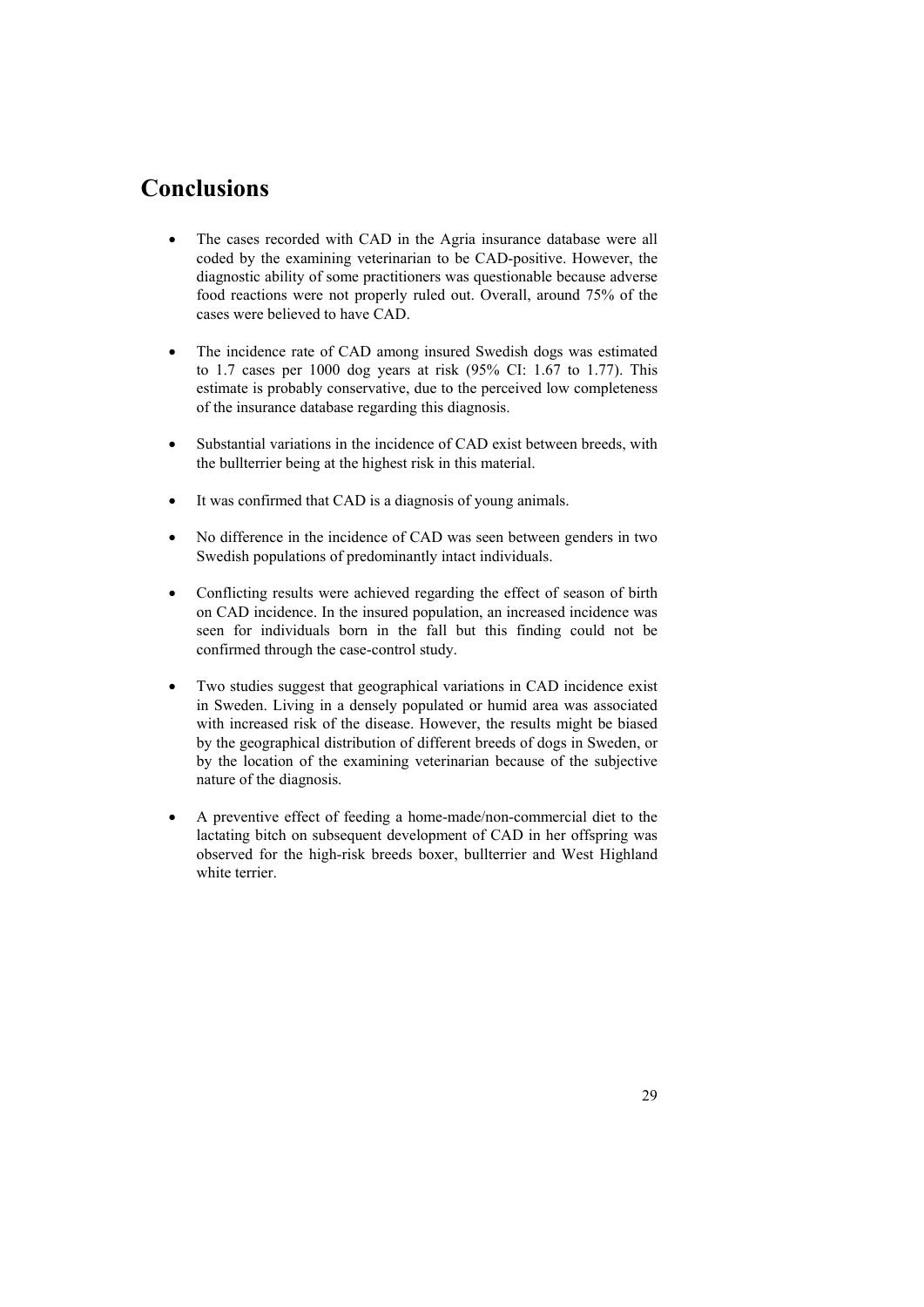### **Implications for future research**

New insight has been gained regarding the epidemiology of canine atopic dermatitis through the described studies. However, several areas have been identified in which further research is needed:

A formal validation of the diagnostic criteria for CAD should be conducted, including calculation of sensitivity and specificity.

Spatial analysis on non-aggregated data would be a valuable addition to the existing study on geographical risk factors for CAD because it would allow taking breed, age and actual distance to a veterinary dermatologist into account.

The evidence supporting season of birth as a risk factor for CAD needs to be further investigated, as conflicting results were seen between the case-control study and the incidence rate study based on insurance data.

Focused studies are needed in order to determine if white coat-colour, or genes regulating coat-colour, are relevant risk factors for CAD. Genetic studies to identify other genes (or genetic regions) of importance for the development of CAD among high-risk breeds might also increase our knowledge regarding the disease.

Randomized controlled clinical trials are needed to confirm the results from the case-control study suggesting that primary prevention of CAD can be achieved through modification of the diet used for bitches during lactation.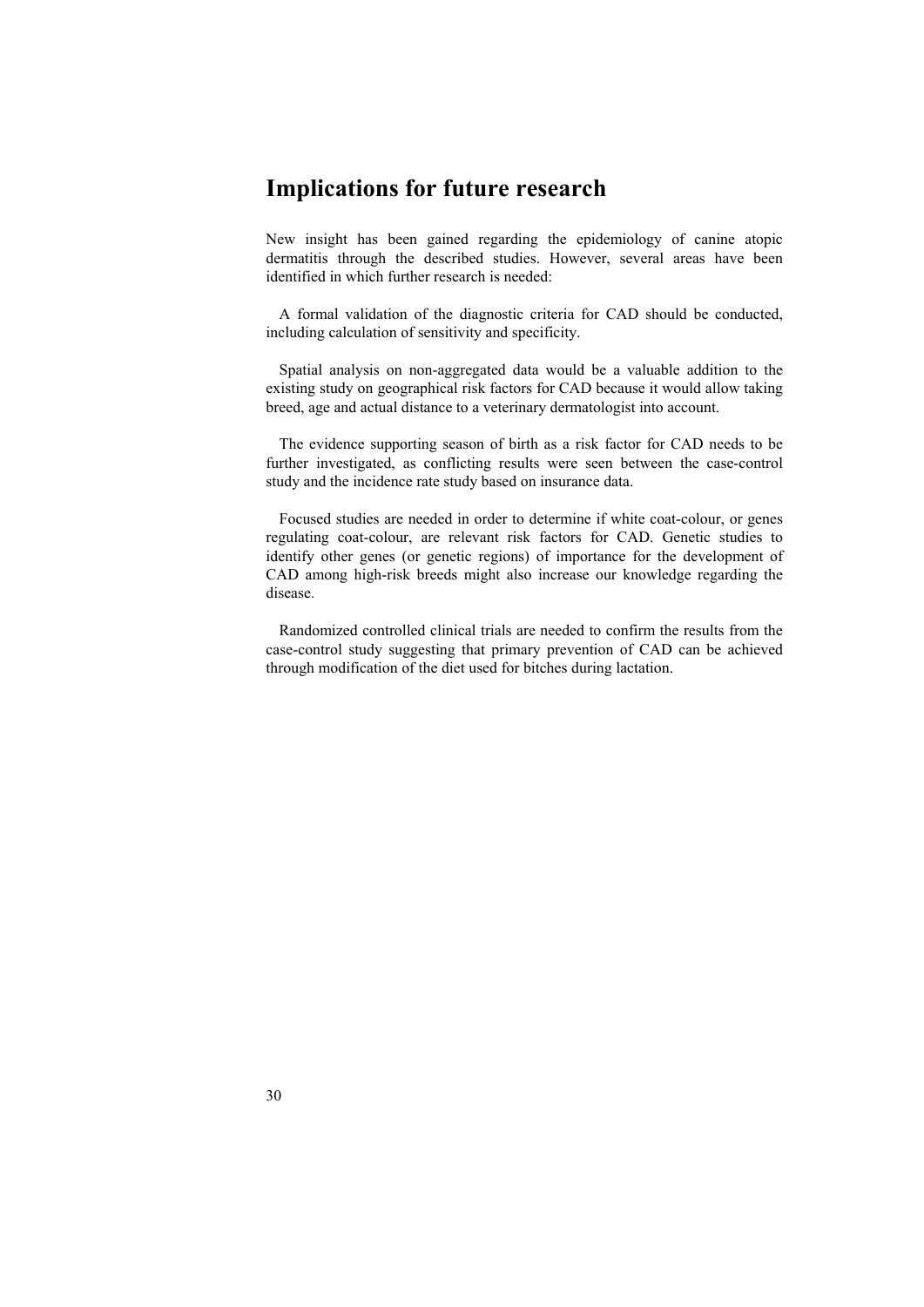### **References**

- Akdis, M., Blaser, K. & Akdis, C.A. 2005. T regulatory cells in allergy: novel concepts in the pathogenesis, prevention, and treatment of allergic diseases. *Journal of allergy and clinical immunology 116,* 961-968.
- Alfven, T., Braun-Fahrlander, C., Brunekreef, B., von Mutius, E., Riedler, J., Scheynius, A., van Hage, M., Wickman, M., Benz, M.R., Budde, J., Michels, K.B., Schram, D., Ublagger, E., Waser, M. & Pershagen, G. 2006. Allergic diseases and atopic sensitization in children related to farming and anthroposophic lifestyle - the PARSIFAL study. *Allergy 61,* 414-421.
- Allam, J.P., Zivanovic, O., Berg, C., Gembruch, U., Bieber, T. & Novak, N. 2005. In search for predictive factors for atopy in human cord blood. *Allergy 60,* 743- 750.
- Anselin, L. 1995. Local Indicators of Spatial Association Lisa. *Geographical analysis 27,* 93-115.
- Arlian, L.G., Neal, J.S. & Vyszenski-Moher, D.L. 1999. Reducing relative humidity to control the house dust mite Dermatophagoides farinae. *Journal of allergy and clinical immunology 104,* 852-856.
- Arshad, S.H. 2005. Primary prevention of asthma and allergy. *Journal of allergy and clinical immunology 116,* 3-14.
- Bailey, T.C. & Gatrell, A.C. 1995. Further methods for area data. In: *Interactive spatial data analysis*. Longman Group Limited, Burnt Mill, Harlow, Essex. 298-328.
- Baker, B.S. 2006. The role of microorganisms in atopic dermatitis. *Clinical and experimental immunology 144,* 1-9.
- Björkstén, B., Sepp, E., Julge, K., Voor, T. & Mikelsaar, M. 2001. Allergy development and the intestinal microflora during the first year of life. *Journal of allergy and clinical immunology 108,* 516-520.
- DeBoer, D.J. & Hill, P.B. 1999. Serum immunoglobulin E concentrations in West Highland White Terrier puppies do not predict development of atopic dermatitis. *Veterinary dermatology 10,* 275-281.
- DeBoer, D.J. & Hillier, A. 2001a. The ACVD task force on canine atopic dermatitis (XV): fundamental concepts in clinical diagnosis. *Veterinary immunology and immunopathology 81,* 271-276.
- DeBoer, D.J. & Hillier, A. 2001b. The ACVD task force on canine atopic dermatitis (XVI): laboratory evaluation of dogs with atopic dermatitis with serum-based "allergy" tests. *Veterinary immunology and immunopathology 81,* 277-287.
- Dobson, J.M., Samuel, S., Milstein, H., Rogers, K. & Wood, J.L. 2002. Canine neoplasia in the UK: estimates of incidence rates from a population of insured dogs. *Journal of small animal practice 43,* 240-246.
- Dohoo, I., Martin, W. & Stryhn, H. 2003a. Measures of Disease Frequency. In: *Veterinary epidemiologic research*. AVC Inc., Charlottetown, PEI, Canada. 65-84.
- Dohoo, I., Martin, W. & Stryhn, H. 2003b. Cohort studies. In: *Veterinary epidemiologic research*. AVC Inc., Charlottetown, PEI, Canada. 151-162.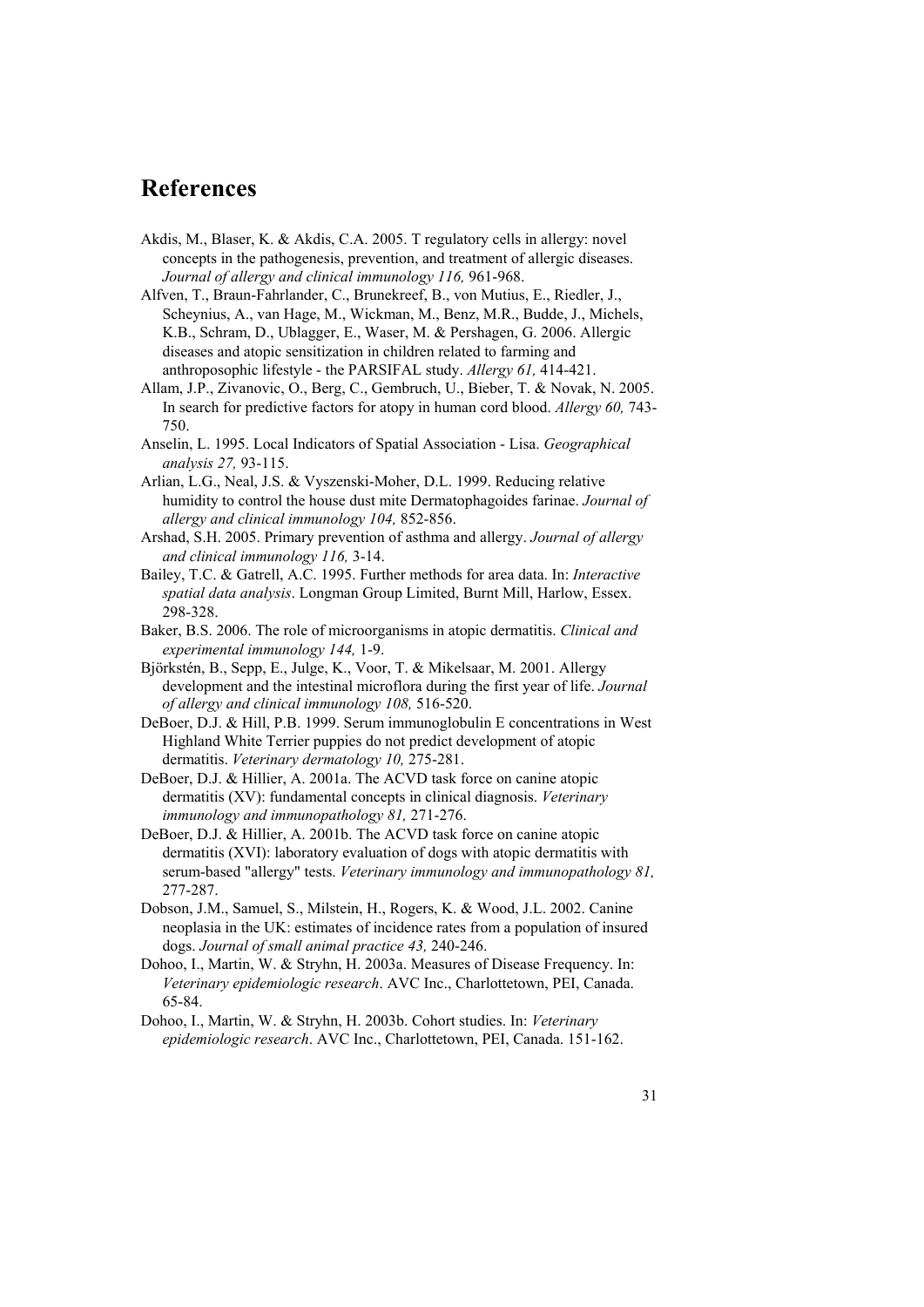- Dohoo, I., Martin, W. & Stryhn, H. 2003c. Introduction to observational studies. In: *Veterinary epidemiologic research*. AVC Inc., Charlottetown, PEI, Canada. 139-149.
- Dohoo, I., Martin, W. & Stryhn, H. 2003d. Validity in Observational Studies. In: *Veterinary Epidemiologic Research*. AVC Inc., Charlottetown, PEI, Canada. 207-234.
- Dohoo, I., Martin, W. & Stryhn, H. 2003e. Modelling Survival Data. In: *Veterinary epidemiologic research*. AVC Inc., Charlottetown, PEI, Canada. 409-457.
- Egenvall, A., Bonnett, B.N., Olson, P. & Hedhammar, Å. 1998. Validation of computerized Swedish dog and cat insurance data against veterinary practice records. *Preventive veterinary medicine 36,* 51-65.
- Egenvall, A., Bonnett, B.N., Olson, P. & Hedhammar, Å. 2000a. Gender, age and breed pattern of diagnoses for veterinary care in insured dogs in Sweden during 1996. *Veterinary record 146,* 551-557.
- Egenvall, A., Bonnett, B.N., Olson, P. & Hedhammar, Å. 2000b. Gender, age, breed and distribution of morbidity and mortality in insured dogs in Sweden during 1995 and 1996. *Veterinary record 146,* 519-525.
- Egenvall, A., Hagman, R., Bonnett, B.N., Hedhammar, Å., Olson, P. & Lagerstedt, A.S. 2001. Breed risk of pyometra in insured dogs in Sweden. *Journal of veterinary internal medicine 15,* 530-538.
- Egenvall, A., Hedhammar, Å., Bonnett, B.N. & Olson, P. 1999. Survey of the Swedish dog population: age, gender, breed, location and enrollment in animal insurance. *Acta veterinaria scandinavica 40,* 231-240.
- Egenvall, A., Bonnett, B.N., Öhagen, P., Olson, P., Hedhammar, Å. & Euler, H.v. 2005. Incidence of and survival after mammary tumors in a population of over 80,000 insured female dogs in Sweden from 1995 to 2002. *Preventive veterinary medicine 69,* 109-127.
- Flohr, C., Pascoe, D. & Williams, H.C. 2005. Atopic dermatitis and the 'hygiene hypothesis': too clean to be true? *British journal of dermatology 152,* 202-216.
- Griffin, C.E. & DeBoer, D.J. 2001. The ACVD task force on canine atopic dermatitis (XIV): clinical manifestations of canine atopic dermatitis. *Veterinary immunology and immunopathology 81,* 255-269.
- Hill, P.B., Lo, A., Eden, C.A., Huntley, S., Morey, V., Ramsey, S., Richardson, C., Smith, D.J., Sutton, C., Taylor, M.D., Thorpe, E., Tidmarsh, R. & Williams, V. 2006. Survey of the prevalence, diagnosis and treatment of dermatological conditions in small animals in general practice. *Veterinary record 158,* 533-539.
- Hillier, A. & DeBoer, D.J. 2001. The ACVD task force on canine atopic dermatitis (XVII): intradermal testing. *Veterinary immunology and immunopathology 81,* 289-304.
- Hillier, A. & Griffin, C.E. 2001a. The ACVD task force on canine atopic dermatitis (X): is there a relationship between canine atopic dermatitis and cutaneous adverse food reactions? *Veterinary immunology and immunopathology 81,* 227-231.
- Hillier, A. & Griffin, C.E. 2001b. The ACVD task force on canine atopic dermatitis (I): incidence and prevalence. *Veterinary immunology and immunopathology 81,* 147-151.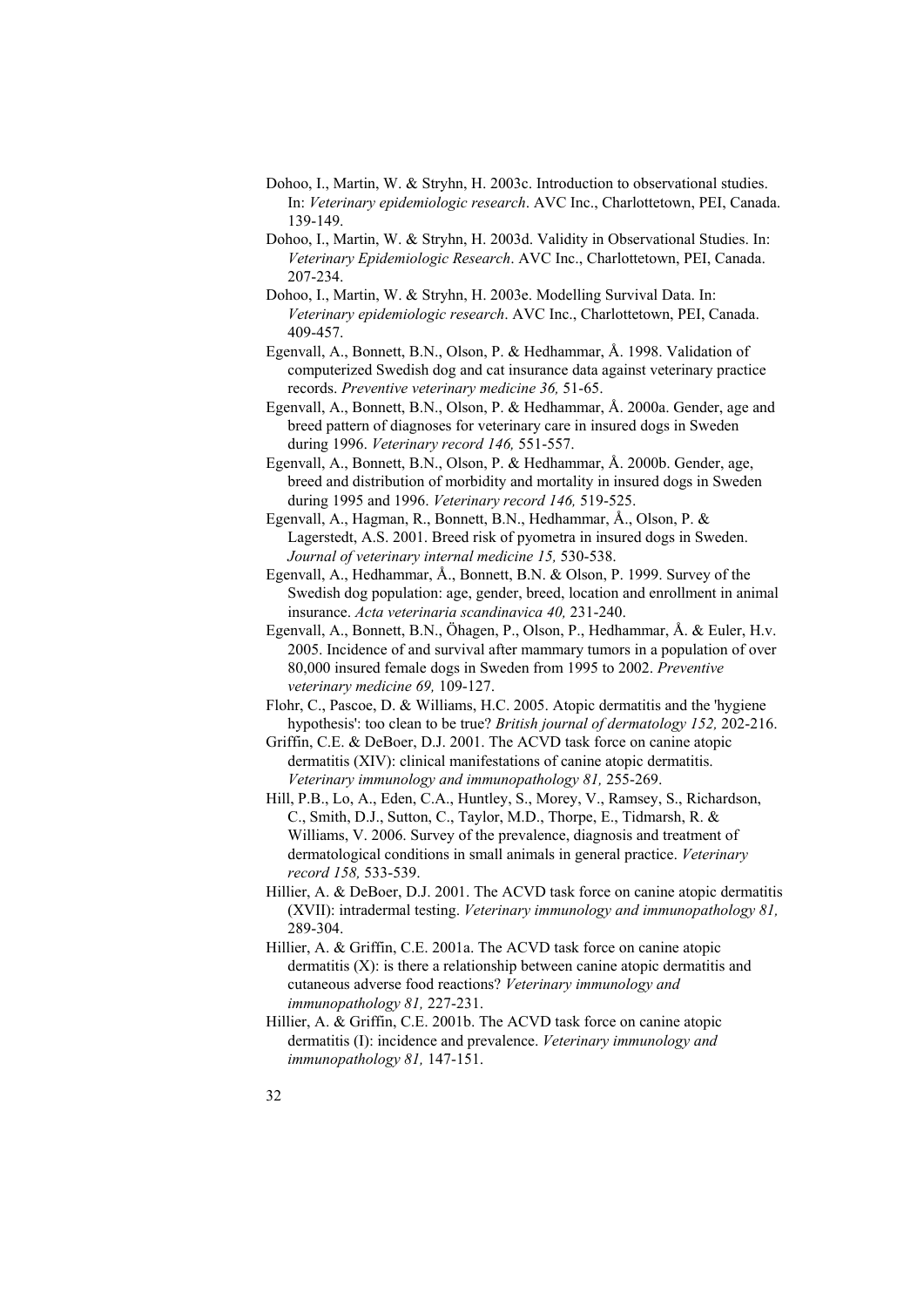- Hillier, A. & Olivry, T. 2004. Spontaneous canine model of atopic dermatitis. In: *Animal models of human inflammatory skin diseases*. Chan, L.S. (eds). CRC Press, Boca Raton, FL. 353-369.
- Johansson, S.G.O., Hourihane, J.O., Bousquet, J., Bruijnzeel-Koomen, C., Dreborg, S., Haahtela, T., Kowalski, M.L., Mygind, N., Ring, J., van Cauwenberge, P., Hage-Hamsten, M. & Wuthrich, B. 2001. A revised nomenclature for allergy: An EAACI position statement from the EAACI nomenclature task force. *Allergy 56,* 813-824.
- Jordan, K., Porcheret, M. & Croft, P. 2004. Quality of morbidity coding in general practice computerized medical records: a systematic review. *Family practice 21,* 396-412.
- Ledin, A., Bergvall, K., Hillbertz, N.S., Hansson, H., Andersson, G., Hedhammar, Å. & Hellman, L. 2006. Generation of therapeutic antibody responses against IgE in dogs, an animal species with exceptionally high plasma IgE levels. *Vaccine 24,* 66-74.

Leung, D.Y. & Bieber, T. 2003. Atopic dermatitis. *Lancet 361,* 151-160.

Lindblad-Toh, K., Wade, C.M., Mikkelsen, T.S., Karlsson, E.K., Jaffe, D.B., Kamal, M., Clamp, M., Chang, J.L., Kulbokas, E.J., III, Zody, M.C., Mauceli, E., Xie, X., Breen, M., Wayne, R.K., Ostrander, E.A., Ponting, C.P., Galibert, F., Smith, D.R., DeJong, P.J., Kirkness, E., Alvarez, P., Biagi, T., Brockman, W., Butler, J., Chin, C.W., Cook, A., Cuff, J., Daly, M.J., DeCaprio, D., Gnerre, S., Grabherr, M., Kellis, M., Kleber, M., Bardeleben, C., Goodstadt, L., Heger, A., Hitte, C., Kim, L., Koepfli, K.P., Parker, H.G., Pollinger, J.P., Searle, S.M., Sutter, N.B., Thomas, R., Webber, C., Baldwin, J., Abebe, A., Abouelleil, A., Aftuck, L., Ait-Zahra, M., Aldredge, T., Allen, N., An, P., Anderson, S., Antoine, C., Arachchi, H., Aslam, A., Ayotte, L., Bachantsang, P., Barry, A., Bayul, T., Benamara, M., Berlin, A., Bessette, D., Blitshteyn, B., Bloom, T., Blye, J., Boguslavskiy, L., Bonnet, C., Boukhgalter, B., Brown, A., Cahill, P., Calixte, N., Camarata, J., Cheshatsang, Y., Chu, J., Citroen, M., Collymore, A., Cooke, P., Dawoe, T., Daza, R., Decktor, K., DeGray, S., Dhargay, N., Dooley, K., Dooley, K., Dorje, P., Dorjee, K., Dorris, L., Duffey, N., Dupes, A., Egbiremolen, O., Elong, R., Falk, J., Farina, A., Faro, S., Ferguson, D., Ferreira, P., Fisher, S., FitzGerald, M., Foley, K., Foley, C., Franke, A., Friedrich, D., Gage, D., Garber, M., Gearin, G., Giannoukos, G., Goode, T., Goyette, A., Graham, J., Grandbois, E., Gyaltsen, K., Hafez, N., Hagopian, D., Hagos, B., Hall, J., Healy, C., Hegarty, R., Honan, T., Horn, A., Houde, N., Hughes, L., Hunnicutt, L., Husby, M., Jester, B., Jones, C., Kamat, A., Kanga, B., Kells, C., Khazanovich, D., Kieu, A.C., Kisner, P., Kumar, M., Lance, K., Landers, T., Lara, M., Lee, W., Leger, J.P., Lennon, N., Leuper, L., LeVine, S., Liu, J., Liu, X., Lokyitsang, Y., Lokyitsang, T., Lui, A., Macdonald, J., Major, J., Marabella, R., Maru, K., Matthews, C., McDonough, S., Mehta, T., Meldrim, J., Melnikov, A., Meneus, L., Mihalev, A., Mihova, T., Miller, K., Mittelman, R., Mlenga, V., Mulrain, L., Munson, G., Navidi, A., Naylor, J., Nguyen, T., Nguyen, N., Nguyen, C., Nguyen, T., Nicol, R., Norbu, N., Norbu, C., Novod, N., Nyima, T., Olandt, P., O'Neill, B., O'Neill, K., Osman, S., Oyono, L., Patti, C., Perrin, D., Phunkhang, P., Pierre, F., Priest, M., Rachupka, A., Raghuraman, S., Rameau, R., Ray, V., Raymond, C., Rege, F., Rise, C., Rogers, J., Rogov, P., Sahalie, J., Settipalli, S., Sharpe, T., Shea,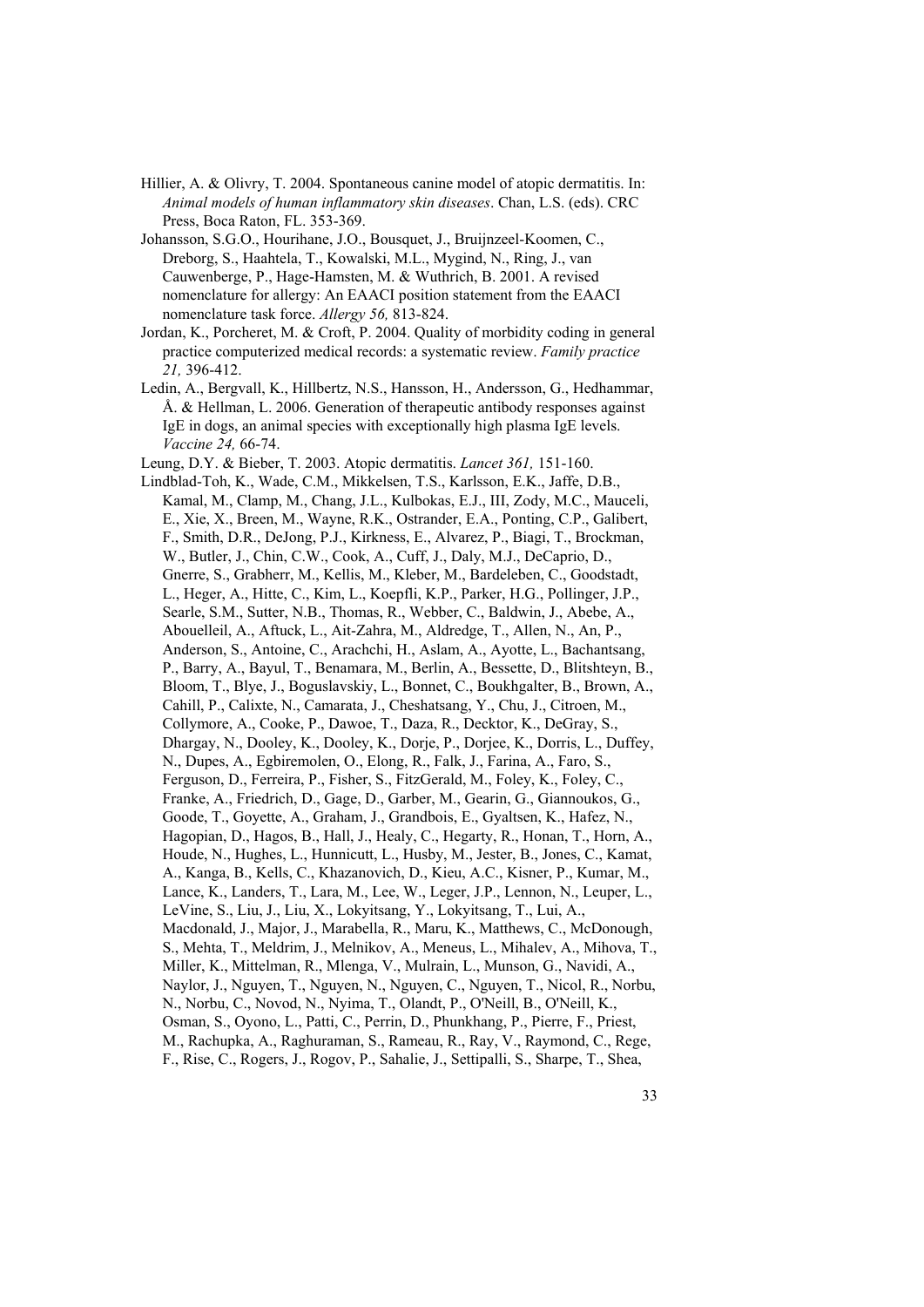T., Sheehan, M., Sherpa, N., Shi, J., Shih, D., Sloan, J., Smith, C., Sparrow, T., Stalker, J., Stange-Thomann, N., Stavropoulos, S., Stone, C., Stone, S., Sykes, S., Tchuinga, P., Tenzing, P., Tesfaye, S., Thoulutsang, D., Thoulutsang, Y., Topham, K., Topping, I., Tsamla, T., Vassiliev, H., Venkataraman, V., Vo, A., Wangchuk, T., Wangdi, T., Weiand, M., Wilkinson, J., Wilson, A., Yadav, S., Yang, S., Yang, X., Young, G., Yu, Q., Zainoun, J., Zembek, L., Zimmer, A. & Lander, E.S. 2005. Genome sequence, comparative analysis and haplotype structure of the domestic dog. *Nature 438,* 803-819.

- Lund, E.M., Armstrong, P.J., Kirk, C.A., Kolar, L.M. & Klausner, J.S. 1999. Health status and population characteristics of dogs and cats examined at private veterinary practices in the United States. *Journal of the American veterinary medical association 214,* 1336-1341.
- Marsella, R., Olivry, T., Nicklin, C. & Lopez, J. 2006. Pilot investigation of a model for canine atopic dermatitis: environmental house dust mite challenge of high-IgE-producing beagles, mite hypersensitive dogs with atopic dermatitis and normal dogs. *Veterinary dermatology 17,* 24-35.
- Marsella, R. & Sousa, C.A. 2001. The ACVD task force on canine atopic dermatitis (XIII): threshold phenomenon and summation of effects. *Veterinary immunology and immunopathology 81,* 251-253.
- Moe, L. 2001. Population-based incidence of mammary tumours in some dog breeds. *Journal of reproduction and fertility suppl 57,* 439-443.
- Naleway, A.L. 2004. Asthma and atopy in rural children: is farming protective? *Clinical medicine and research 2,* 5-12.
- Nuttall, T.J., Hill, P.B., Bensignor, E. & Willemse, T. 2006. House dust and forage mite allergens and their role in human and canine atopic dermatitis. *Veterinary dermatology 17,* 223-235.
- Olivry, T., DeBoer, D.J., Griffin, C.E., Halliwell, R.E., Hill, P.B., Hillier, A., Marsella, R. & Sousa, C.A. 2001. The ACVD task force on canine atopic dermatitis: forewords and lexicon. *Veterinary immunology and immunopathology 81,* 143-146.
- Perkin, M.R. & Strachan, D.P. 2006. Which aspects of the farming lifestyle explain the inverse association with childhood allergy? *Journal of allergy and clinical immunology 117,* 1374-1381.
- Pfeiffer, D.U. 2004. Geographical information science and spatial analysis in animal health. In: *GIS and spatial analysis in veterinary science*. Durr, P.A. and Gatrell, A.C. (eds). CABI publishing, Cambridge, MA, USA. 119-144.
- Proschowsky, H.F., Rugbjerg, H. & Ersböll, A.K. 2003. Morbidity of purebred dogs in Denmark. *Preventive veterinary medicine 58,* 53-62.
- Rautava, S., Kalliomaki, M. & Isolauri, E. 2005. New therapeutic strategy for combating the increasing burden of allergic disease: Probiotics-A Nutrition, Allergy, Mucosal Immunology and Intestinal Microbiota (NAMI) Research Group report. *Journal of allergy and clinical immunology 116,* 31-37.
- Rhodes, K.H., Kerdel, F. & Soter, N.A. 1987. Comparative aspects of canine and human atopic dermatitis. *Seminars in veterinary medicine and surgery: small animals 2,* 166-172.
- Rothman, K.J. & Greenland, S. 1998a. Measures of disease frequency. In: *Modern epidemiology*. Rothman, K.J. and Greenland, S. (eds). Lippincott Williams & Wilkins, Philadelphia, PA, USA. 29-46.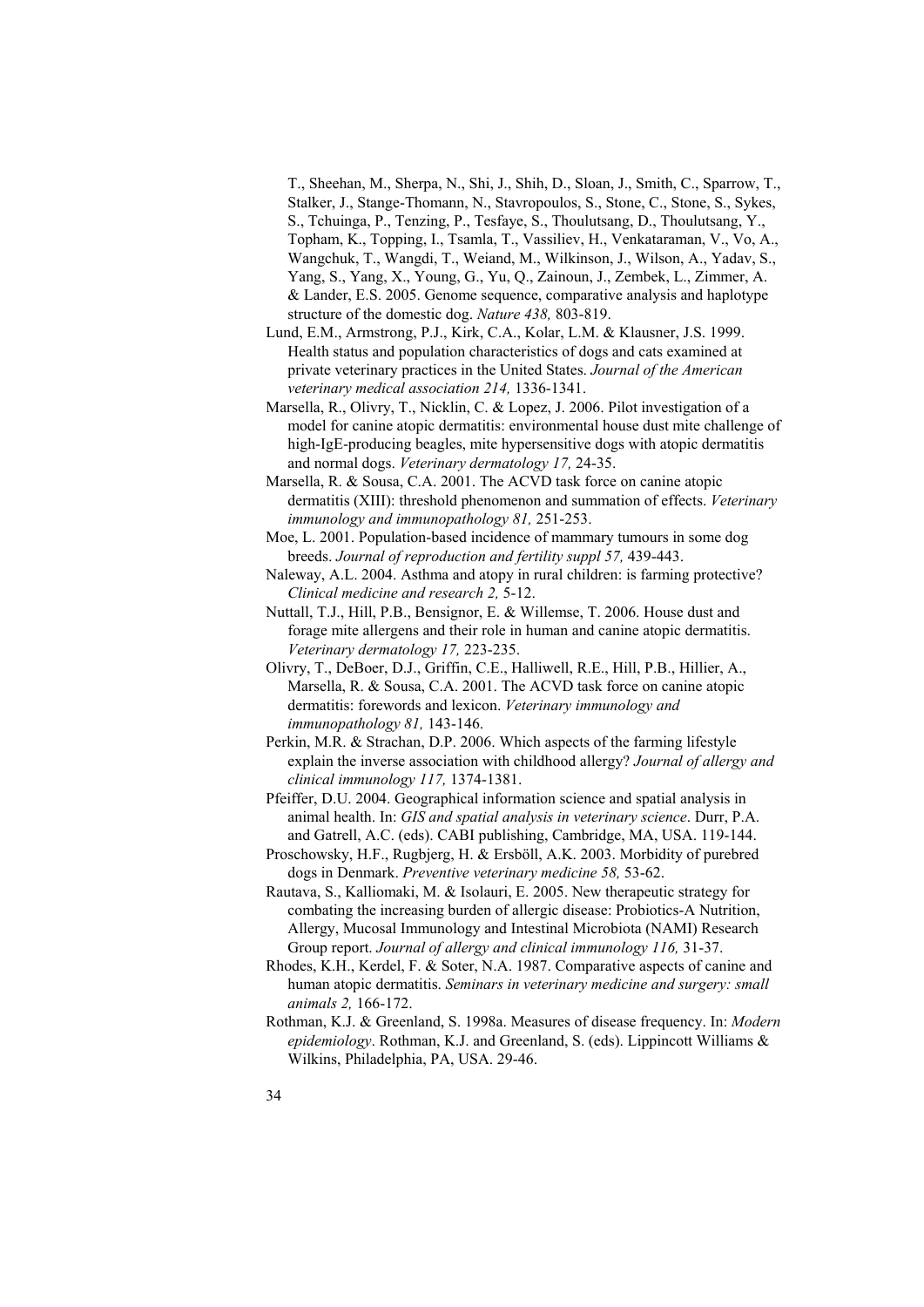- Rothman, K.J. & Greenland, S. 1998b. Case-control studies. In: *Modern epidemiology*. Rothman, K.J. and Greenland, S. (eds). Lippincott Williams & Wilkins, Philadelphia, PA, USA. 93-114.
- Saridomichelakis, M.N., Koutinas, A.F., Gioulekas, D. & Leontidis, L. 1999. Canine atopic dermatitis in Greece: clinical observations and the prevalence of positive intradermal test reactions in 91 spontaneous cases. *Veterinary immunology and immunopathology 69,* 61-73.

SAS 2005. *The Glimmix procedure*. SAS Institute Inc. Cary, NC, USA.

- Shaw, S.C., Wood, J.L., Freeman, J., Littlewood, J.D. & Hannant, D. 2004. Estimation of heritability of atopic dermatitis in Labrador and Golden Retrievers. *American journal of veterinary research 65,* 1014-1020.
- Sousa, C.A. & Marsella, R. 2001. The ACVD task force on canine atopic dermatitis (II): genetic factors. *Veterinary immunology and immunopathology 81,* 153-157.
- Strachan, D.P. 1989. Hay fever, hygiene, and household size. *British medical journal 299,* 1259-1260.
- Stenshamn, K., Bongcam-Rudloff, E., Salmon, H.N., Nødtvedt, A., Bergvall, K., Hedhammar, Å. & Andersson, G. 2006. Evaluation of kallikrein 7 as a diseasecausing gene for canine atopic dermatitis using microsatellite-based association mapping. *Animal genetics 37,* 601-603.
- Thestrup-Pedersen, K. 2000. Clinical aspects of atopic dermatitis. *Clinical and experimental dermatology 25,* 535-543.
- Trapp, S.M., Dagnone, A.S., Vidotto, O., Freire, R.L., Amude, A.M. & de Morais, H.S. 2006. Seroepidemiology of canine babesiosis and ehrlichiosis in a hospital population. *Veterinary parasitology 140,* 223-230.
- Voor, T., Julge, K., Bottcher, M.F., Jenmalm, M.C., Duchen, K. & Björkstén, B. 2005. Atopic sensitization and atopic dermatitis in Estonian and Swedish infants. *Clinical and experimental allergy 35,* 153-159.
- Warner, J.A., Jones, C.A., Jones, A.C. & Warner, J.O. 2000. Prenatal origins of allergic disease. *Journal of allergy and clinical immunology 105,* S493-S498.
- Willemse, T. 1986. Atopic skin disease: a review and a consideration of diagnostic criteria. *Journal of small animal practice 27,* 771-778.
- Williams, H., Robertson, C., Stewart, A., Ait-Khaled, N., Anabwani, G., Anderson, R., Asher, I., Beasley, R., Björkstén, B., Burr, M., Clayton, T., Crane, J., Ellwood, P., Keil, U., Lai, C., Mallol, J., Martinez, F., Mitchell, E., Montefort, S., Pearce, N., Shah, J., Sibbald, B., Strachan, D., von Mutius, E. & Weiland, S.K. 1999. Worldwide variations in the prevalence of symptoms of atopic eczema in the International Study of Asthma and Allergies in Childhood. *Journal of allergy and clinical immunology 103,* 125-138.
- Williams, H.C. 2000. Epidemiology of atopic dermatitis. *Clinical and experimental dermatology 25,* 522-529.
- Williams, H. & Flohr, C. 2006. How epidemiology has challenged 3 prevailing concepts about atopic dermatitis. *Journal of allergy and clinical immunology 118,* 209-213.
- Öhlén, B.M. 1992. Projekt allergitester i Sverige (A Swedish project on allergy testing). *Svensk veterinär tidning 44,* 365-371 (in Swedish with English summary).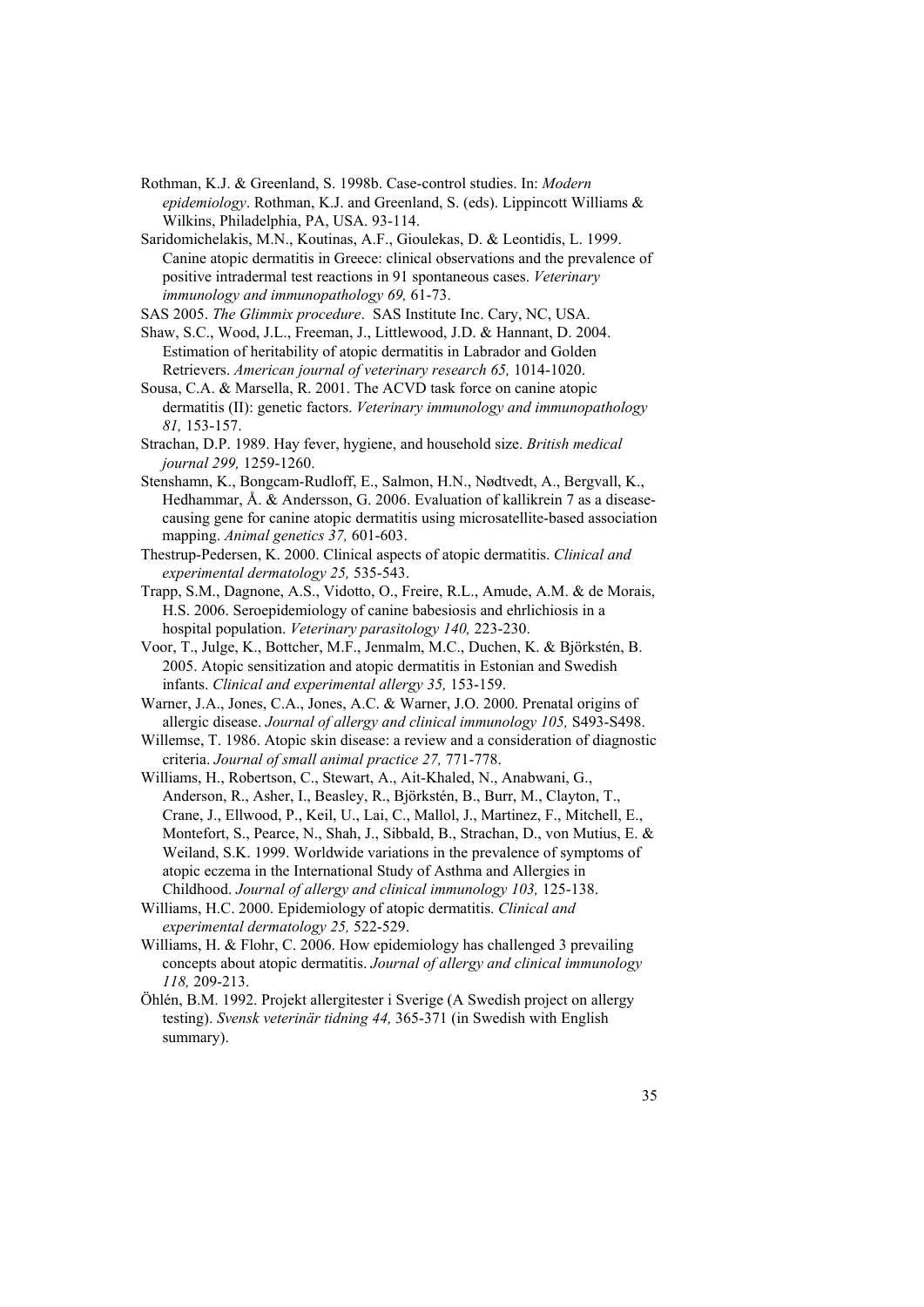### **Acknowledgements**

The studies were carried out at the former Department (now Division) of Small Animal Clinical Sciences and the Division of Ruminant Medicine and Veterinary Epidemiology, Department of Clinical Science, Swedish University of Agricultural Sciences (SLU), Uppsala, Sweden. The project was supported by the department chairs professor Anne-Sofie Lagerstedt and dr Rauni Niskanen, respectively. Funding was generously provided by the Agria research foundation, as well as by Karin and Thure Forsbergs foundation.

The author would like to thank everybody that has contributed in any way to the production of this thesis, particularly:

My main supervisor, professor Åke Hedhammar, for convincing me to move to Sweden in the first place, for providing the freedom I need to thrive and for keeping up his good spirits throughout the duration of our collaboration.

My supervisor Dr Agneta Egenvall, for introducing me to the wonderful world of SAS and the Agria insurance database, for always being available to discuss any issue that may arise (statistical, ideological or personal), and most of all for respecting me as a fellow researcher and colleague.

Professor Ulf Emanuelson, supervisor and head of the Division of Ruminant Medicine and Veterinary Epidemiology, for making me feel welcome in the Division, for invaluable expertise within the field of veterinary epidemiology and a truly professional approach to graduate student supervision.

Kerstin Bergvall, co-author, colleague and expert clinician, for taking me under your wings and for being my guiding star within the field of veterinary dermatology.

Professor Dirk Pfeiffer at the Royal Veterinary College in London, for hosting my visit to the college and for teaching me everything I know about geographical information systems. Thank you also to Dr Javier Guitian of the RVC for being such a fun co-author and friend.

My co-author Dr Marie Sallander for insisting on investigating the effect of early diet in the case-control study, and Josefina Karlström for performing all the telephone interviews of the breeders in the same study.

The devoted members of the Swedish Veterinary Dermatology Study Group (Skinnklubben) who contributed cases from their own practice to the case-control study: Kerstin Bergvall, Rebecka Frey, Elisabeth Hernblad, Birgit Holm, Inger Karlsson, Elsie Lindstedt, Mila Laago, Marianne Mellgren, Helene Raue, Eva Sevelius, Ann Strander and Pia Åström. Thank you also to the breed clubs and all the dog-owners for their participation.

Dr Lotta Gunnarsson and Pekka Olson at the Agria insurance company for letting me access the claims database and for their positive attitude regarding my research.

Göran Adelskiöld for excellent GIS support.